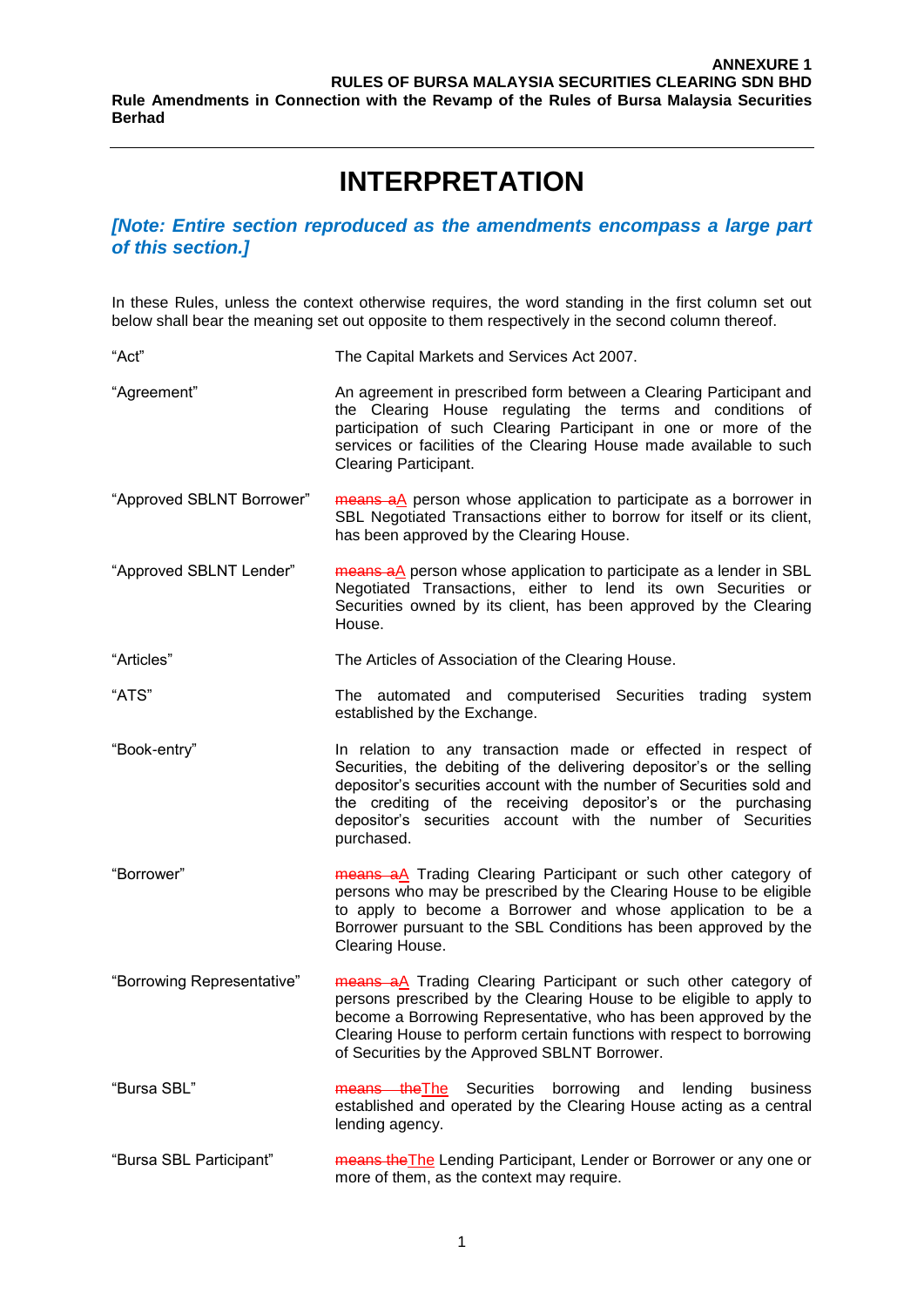#### **ANNEXURE 1 RULES OF BURSA MALAYSIA SECURITIES CLEARING SDN BHD Rule Amendments in Connection with the Revamp of the Rules of Bursa Malaysia Securities Berhad**

| "Bursa SBL System"                                 | means the The system for Securities borrowing and lending<br>established and operated by the Clearing House for carrying out<br>transactions relating to the Bursa SBL and/or transactions<br>contemplated under the SBL Conditions.                                                                                                                                                                |  |
|----------------------------------------------------|-----------------------------------------------------------------------------------------------------------------------------------------------------------------------------------------------------------------------------------------------------------------------------------------------------------------------------------------------------------------------------------------------------|--|
| "Bursa SBL Transaction"                            | a-A Securities borrowing and lending transaction where Eligible<br>Securities are borrowed from or lent to the Clearing House acting as<br>a central lending agency.                                                                                                                                                                                                                                |  |
| "Buy Transaction"                                  | In relation to the ISS, a transaction, being an agreement for the<br>purchase of Securities by:                                                                                                                                                                                                                                                                                                     |  |
|                                                    | (a)<br>a Clearing Participant acting as a principal; or                                                                                                                                                                                                                                                                                                                                             |  |
|                                                    | a Client,<br>(b)                                                                                                                                                                                                                                                                                                                                                                                    |  |
|                                                    | through a Trading Clearing Participant on the Exchange as a buyer<br>to a Market Contract.                                                                                                                                                                                                                                                                                                          |  |
| <b>Cash Settlement Amount</b>                      | The amount received by the buying Trading Clearing Participant in<br>lieu of the delivery of the relevant securities in the circumstances set<br>out referred to in Rules 5.2BA(b) and 5.2CB and may include such<br>fee or charge as the Clearing House thinks fit, and calculated and<br>paid in the manner the Clearing House specifies from time to time in<br>the Clearing House's directives. |  |
| "Central Bank"                                     | means the The Central Bank of Malaysia established under section 3<br>of the Central Bank of Malaysia Act 1958.                                                                                                                                                                                                                                                                                     |  |
| "Central Depository"                               | Shall have the same Same meaning as is assigned to that expression<br>in the Act.                                                                                                                                                                                                                                                                                                                   |  |
| "CDS"                                              | Central Depository System.                                                                                                                                                                                                                                                                                                                                                                          |  |
| "Clearing Guarantee Fund"                          | means the The fund referred to in Rule 6.1.1.                                                                                                                                                                                                                                                                                                                                                       |  |
| "Clearing House"                                   | Bursa Malaysia Securities Clearing Sdn Bhd.                                                                                                                                                                                                                                                                                                                                                         |  |
| "Clearing House Direct<br><b>Business Account"</b> | (See Rule $5.8(a)(v)$ )                                                                                                                                                                                                                                                                                                                                                                             |  |
| "Clearing facility"                                | (a)<br>$\frac{aA}{c}$ facility for the clearing or settlement of transactions in<br>securities traded on a stock exchange;                                                                                                                                                                                                                                                                          |  |
|                                                    | (b)<br>$a\Delta$ facility for the guarantee of settlement of transactions<br>referred to in paragraph (a); or                                                                                                                                                                                                                                                                                       |  |
|                                                    | (c)<br>such Such other clearing or settlement facility or class of<br>clearing or settlement facilities as the Commission with the<br>approval of the Minister for the time being charged with the<br>responsibility for finance may allow.                                                                                                                                                         |  |
| "Clearing Participant"                             | Aa participant as defined in the Act, in relation to the Clearing House.                                                                                                                                                                                                                                                                                                                            |  |
| "Clearing Privileges"                              | Privileges of Clearing Participants to clear and settle transactions<br>through the Clearing House as specified in the Rules.                                                                                                                                                                                                                                                                       |  |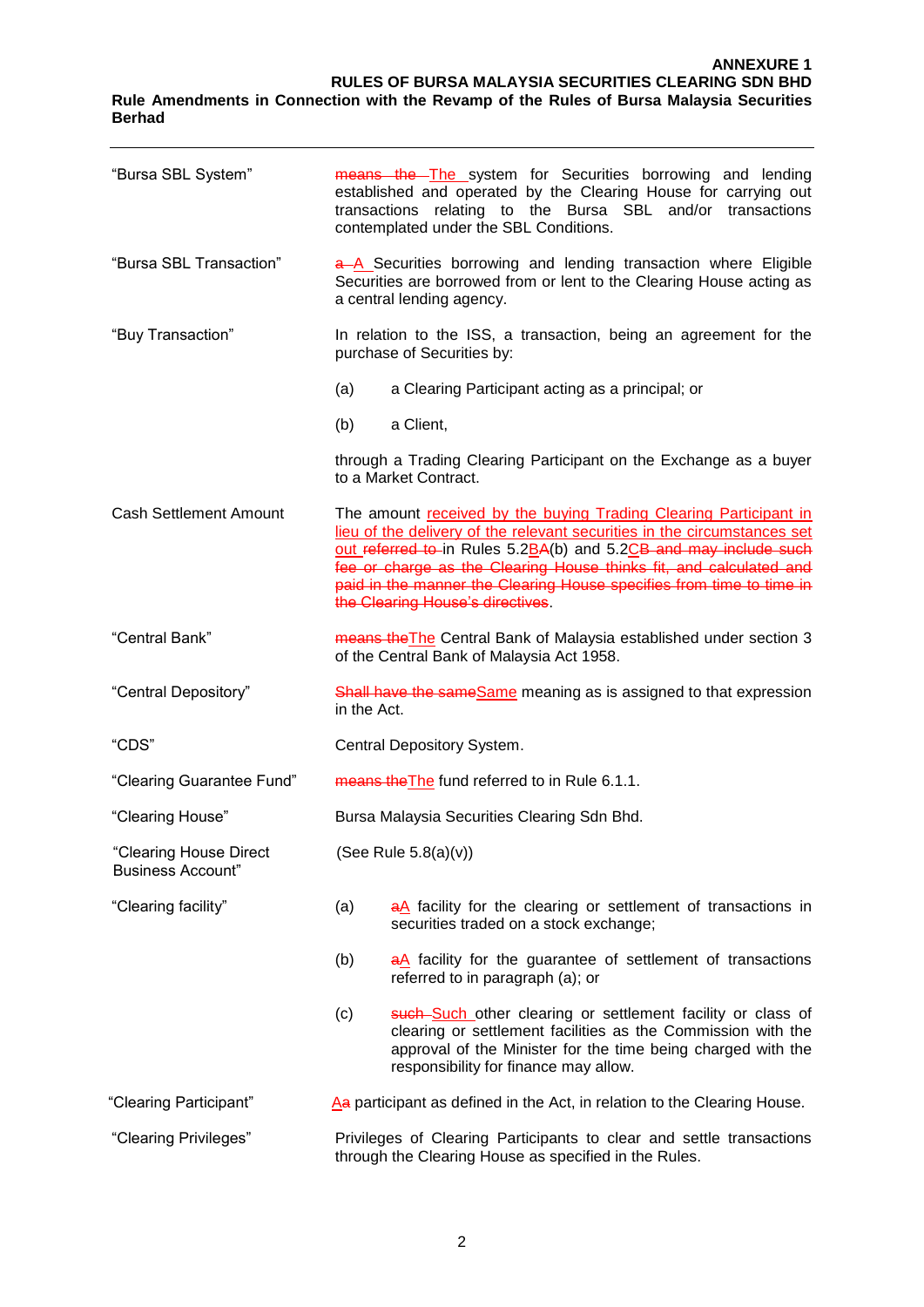#### **Rule Amendments in Connection with the Revamp of the Rules of Bursa Malaysia Securities Berhad**

| "Client"                               | A person on whose behalf the Clearing Participant acts in relation to<br>an ISS Transaction.                                                                                                                                                                                                                           |  |
|----------------------------------------|------------------------------------------------------------------------------------------------------------------------------------------------------------------------------------------------------------------------------------------------------------------------------------------------------------------------|--|
| "Closing Price"                        | Same meaning as is assigned to that expression in the Exchange                                                                                                                                                                                                                                                         |  |
|                                        | Rules.                                                                                                                                                                                                                                                                                                                 |  |
| "Commission"                           | The Securities Commission established under the Securities<br>Commission Act 1993 (Act 498).                                                                                                                                                                                                                           |  |
| "Contract Date"                        | The day the sell or buy order for an On-Market Transaction is<br>matched in the ATS.                                                                                                                                                                                                                                   |  |
| "Contribution"                         | means the The contribution made or required to be made pursuant to<br>Rule 6.2.1 by a Trading Clearing Participant to the Clearing<br>Guarantee Fund established under Rule 6.1.1.                                                                                                                                     |  |
| "Corporation"                          | Shall have the same Same meaning as is assigned to that expression<br>in the Companies Act 1965 (Act 125).                                                                                                                                                                                                             |  |
| "Defaulter"                            | A Trading Clearing Participant who is the subject of any Default<br>Proceedings.                                                                                                                                                                                                                                       |  |
| "Default Proceedings"                  | Any proceedings or other action taken by the Clearing House under<br>its Default Rules.                                                                                                                                                                                                                                |  |
| "Default Rules"                        | Rules which provide for the taking of Default Proceedings by the<br>Clearing House in relation to Market Contracts or Bursa SBL<br>Transactions, as the case may be, as set out in Chapter 4.                                                                                                                          |  |
|                                        |                                                                                                                                                                                                                                                                                                                        |  |
| "Depository Rules"                     | The Rules of the Central Depository.                                                                                                                                                                                                                                                                                   |  |
| "Direct Business Comparison<br>System" | (See Rule $5.8(a)(v)$ )                                                                                                                                                                                                                                                                                                |  |
| "Direct Business Contract"             | Means:                                                                                                                                                                                                                                                                                                                 |  |
|                                        | aA contract for sale and purchase of transaction in securities<br>(a)<br>Securities transacted on the stock market of the Exchange<br>that is done entered into outside the ATSautomated and<br>computerised securities trading system established by the<br><b>Exchange-in accordance with the Exchange Rules; or</b> |  |
|                                        | (b)<br>any Any other transaction in Securities which shall be<br>determined by the Clearing House from time to time as being<br>a Direct Business.                                                                                                                                                                     |  |
| "Director"                             | [Deleted]                                                                                                                                                                                                                                                                                                              |  |
| "Eligible Securities"                  | means the The Securities prescribed by the Clearing House in the<br>SBL Circulars from time to time as approved for lending or borrowing<br>either in a Bursa SBL Transaction or a SBL Negotiated Transaction.                                                                                                         |  |
| "Event of Default"                     | An event or state of affairs relating to a Trading Clearing Participant<br>as referred to in Rule 4.1.                                                                                                                                                                                                                 |  |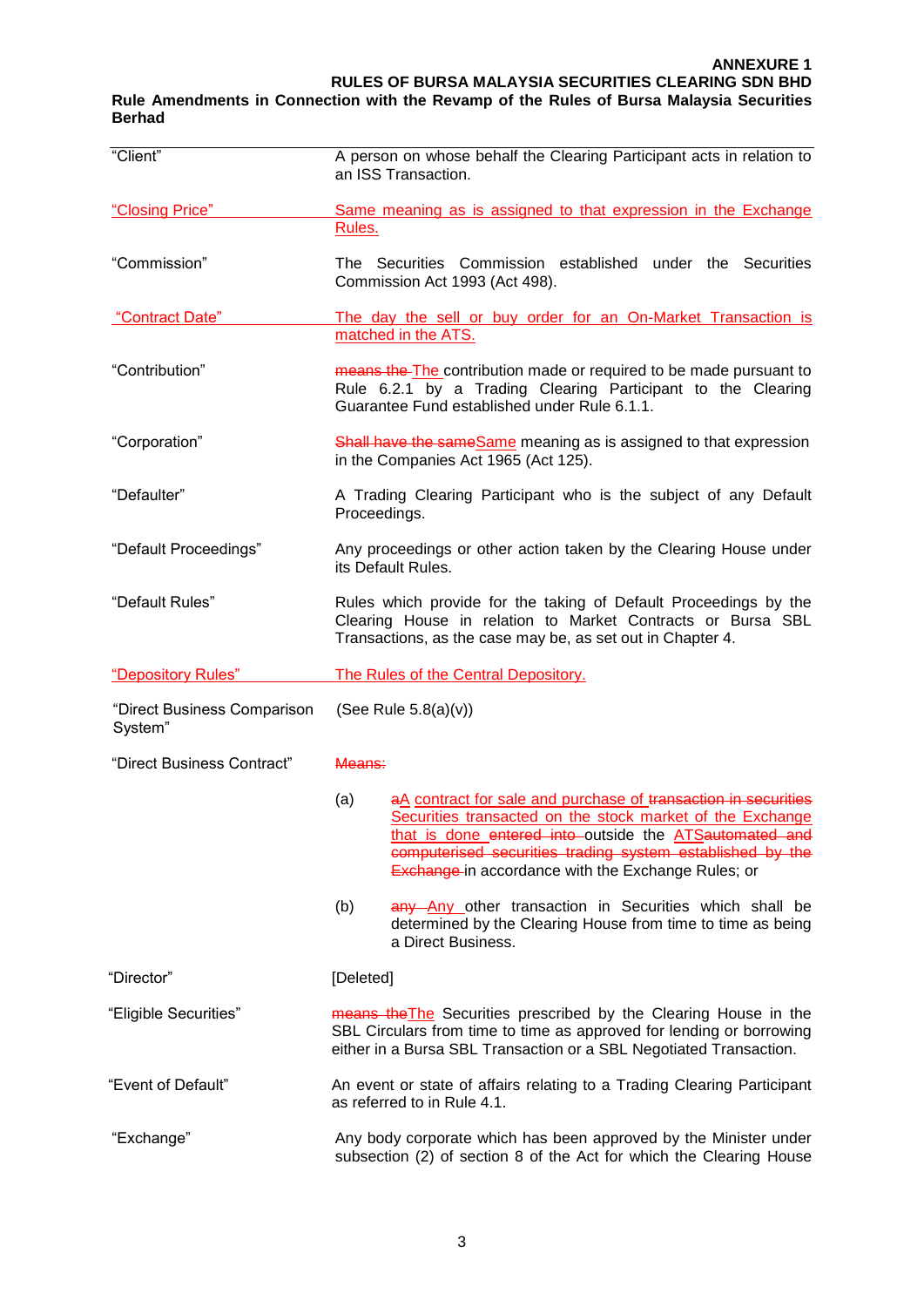#### **Berhad**

|                                                 | provides its services on the clearing and settlement of transactions in<br>securities effected on or subject to the Exchange Rules.                                                                                                                                                                                                                                                                                                                                       |
|-------------------------------------------------|---------------------------------------------------------------------------------------------------------------------------------------------------------------------------------------------------------------------------------------------------------------------------------------------------------------------------------------------------------------------------------------------------------------------------------------------------------------------------|
| "Exchange Holding<br>Company"                   | Bursa Malaysia Berhad.                                                                                                                                                                                                                                                                                                                                                                                                                                                    |
| "Exchange Rules"                                | The Rules and/or directives by whatever name called and wherever<br>contained governing among others, the participating organisations<br>the participantship, management, operations or procedures of the<br>Exchange and includes the Memorandum and Articles of<br><b>Association</b>                                                                                                                                                                                   |
| "Guidelines on Investment<br>Banks"             | means the The Guidelines on Investment Banks issued jointly by the<br>and the Commission,<br>including<br>Bank<br>subsequent<br>Central<br>amendments, modifications, variations, supplements or substitutes<br>thereto and any directives or guidelines as may be issued thereunder.                                                                                                                                                                                     |
| "ISS"                                           | The institutional settlement service provided by the Clearing House<br>and made available for the benefit of Clearing Participants whereby<br>ISS Transactions are to be cleared and settled by the Clearing<br>House.                                                                                                                                                                                                                                                    |
| "ISS Affirmation"                               | A written input from a Clearing Participant in such form as<br>determined by the Clearing House and submitted to the Clearing<br>House to instruct the Clearing House to act in relation to an ISS<br>Transaction involving such Clearing Participant for which an ISS<br>Confirmation is to be or has been issued.                                                                                                                                                       |
| "ISS Confirmation"                              | One or more written input from a Clearing Participant in such form as<br>determined by the Clearing House and submitted to the Clearing<br>House to instruct the Clearing House to act in relation to an ISS<br>Transaction involving such Clearing Participant for which an ISS<br>Instruction is to be or has been issued and includes an input to<br>redeliver the said ISS Instruction to another Clearing Participant for<br>settlement of the said ISS Transaction. |
| "ISS Instruction"                               | A written input from a Clearing Participant in such form as determined<br>by the Clearing House and submitted to the Clearing House to<br>instruct the Clearing House to act in relation to an ISS Transaction<br>involving such Clearing Participant.                                                                                                                                                                                                                    |
| "ISS Transaction"                               | A Buy Transaction or Sell Transaction in respect of which a Trading<br>Clearing Participant and/or one or more Clearing Participants have<br>issued ISS Instruction, ISS Confirmation or ISS Affirmation, as the<br>case may be, to the Clearing House for clearance and settlement of<br>the transaction under the ISS.                                                                                                                                                  |
| "Immediate Basis Contact"                       | A contract where the date and time for delivery and settlement for the<br>buying and selling of Securities traded on the stock market of the<br><b>Exchange are as stipulated in Schedule 2 of the Exchange Rules.</b>                                                                                                                                                                                                                                                    |
| "Investment Bank"                               | means anAn Investment Bank as referred to in the Guidelines on<br><b>Investment Banks.</b>                                                                                                                                                                                                                                                                                                                                                                                |
| "Investment Bank Capital<br>Adequacy Framework" | means the The Investment Bank Capital Adequacy Framework<br>referred to in the Guidelines on Investment Banks.                                                                                                                                                                                                                                                                                                                                                            |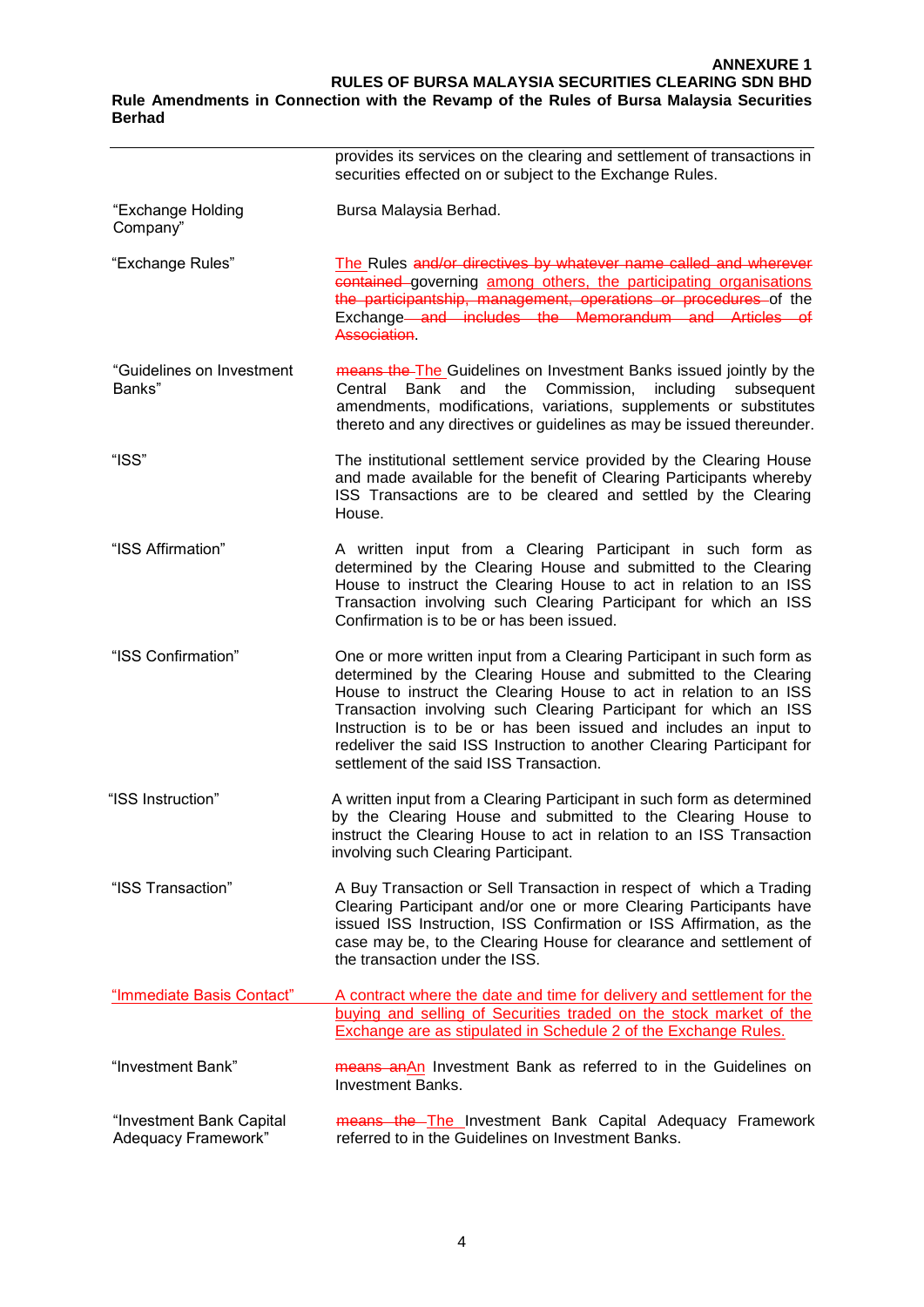**RULES OF BURSA MALAYSIA SECURITIES CLEARING SDN BHD**

#### **Rule Amendments in Connection with the Revamp of the Rules of Bursa Malaysia Securities Berhad**

| "Last Done Price"                     | Same meaning as is assigned to that expression in the Exchange                                                                                                                                                                                                                                                                                                                                                                                                                            |
|---------------------------------------|-------------------------------------------------------------------------------------------------------------------------------------------------------------------------------------------------------------------------------------------------------------------------------------------------------------------------------------------------------------------------------------------------------------------------------------------------------------------------------------------|
|                                       | Rules.                                                                                                                                                                                                                                                                                                                                                                                                                                                                                    |
| "Lender"                              | means a A Lending Participant who via the Bursa SBL has specified<br>Eligible Securities as being available for lending and whose Specified<br>Eligible Securities have been approved for loan to the Clearing<br>House pursuant to the SBL Conditions.                                                                                                                                                                                                                                   |
| "Lending Agent"                       | means a A Clearing Participant who has been approved by the<br>Clearing House to perform certain functions with respect to lending of<br>Securities by the Lending Participant or the Lender to the Clearing<br>House in a Bursa SBL Transaction as specified in these Rules or any<br>directives, circulars or instructions issued by the Clearing House and<br>who is appointed as an agent to act on behalf of the Lending<br>Participant or the Lender in respect of these functions. |
| "Lending Participant"                 | means aA person who has been approved by the Clearing House as<br>a lending participant and who has not since then withdrawn its<br>application to be a lending participant.                                                                                                                                                                                                                                                                                                              |
| "Lending Interest"                    | means aA notification submitted by the Lending Participant or Lender<br>of its wish to lend Eligible Securities to the Clearing House which<br>includes, amongst others, the following -                                                                                                                                                                                                                                                                                                  |
|                                       | the description and quantity of the Eligible Securities it<br>(a)<br>wishes to lend; and                                                                                                                                                                                                                                                                                                                                                                                                  |
|                                       | (b)<br>the account number of the securities account from which the<br>Loaned Securities are to be debited.                                                                                                                                                                                                                                                                                                                                                                                |
| "Lending Representative"              | means aA Trading Clearing Participant, Non Trading Clearing<br>Participant or such other category of persons prescribed by the<br>Clearing House to be eligible to apply to become a Lending<br>Representative, who has been approved by the Clearing House to<br>perform certain functions with respect to lending of Securities by the<br>Approved SBLNT Lender.                                                                                                                        |
| "Listing Requirements"                | The rules governing the listing of Securities and regulation of listed                                                                                                                                                                                                                                                                                                                                                                                                                    |
|                                       | issuers on the Main Market and ACE Market of the Exchange.                                                                                                                                                                                                                                                                                                                                                                                                                                |
| "Loaned Securities"                   | means the The Eligible Securities that are lent or borrowed.                                                                                                                                                                                                                                                                                                                                                                                                                              |
| "Market Day"                          | The day on which both the Clearing House and the Exchange are<br>open for business.                                                                                                                                                                                                                                                                                                                                                                                                       |
| "Market Contracts"                    | Means:                                                                                                                                                                                                                                                                                                                                                                                                                                                                                    |
|                                       | (a)<br>Novated Contract; or                                                                                                                                                                                                                                                                                                                                                                                                                                                               |
|                                       | Direct Business Contract.<br>(b)                                                                                                                                                                                                                                                                                                                                                                                                                                                          |
| "Non Trading Clearing<br>Participant" | A person who is admitted by the Clearing House as a Clearing<br>Participant to participate in the ISS.                                                                                                                                                                                                                                                                                                                                                                                    |
| "Novated Contract"                    | A contract between the Clearing House and a Trading Clearing<br>Participant arising as a result of the novation of an On-Market<br>Transaction referred to in Rule 5.1A(a).                                                                                                                                                                                                                                                                                                               |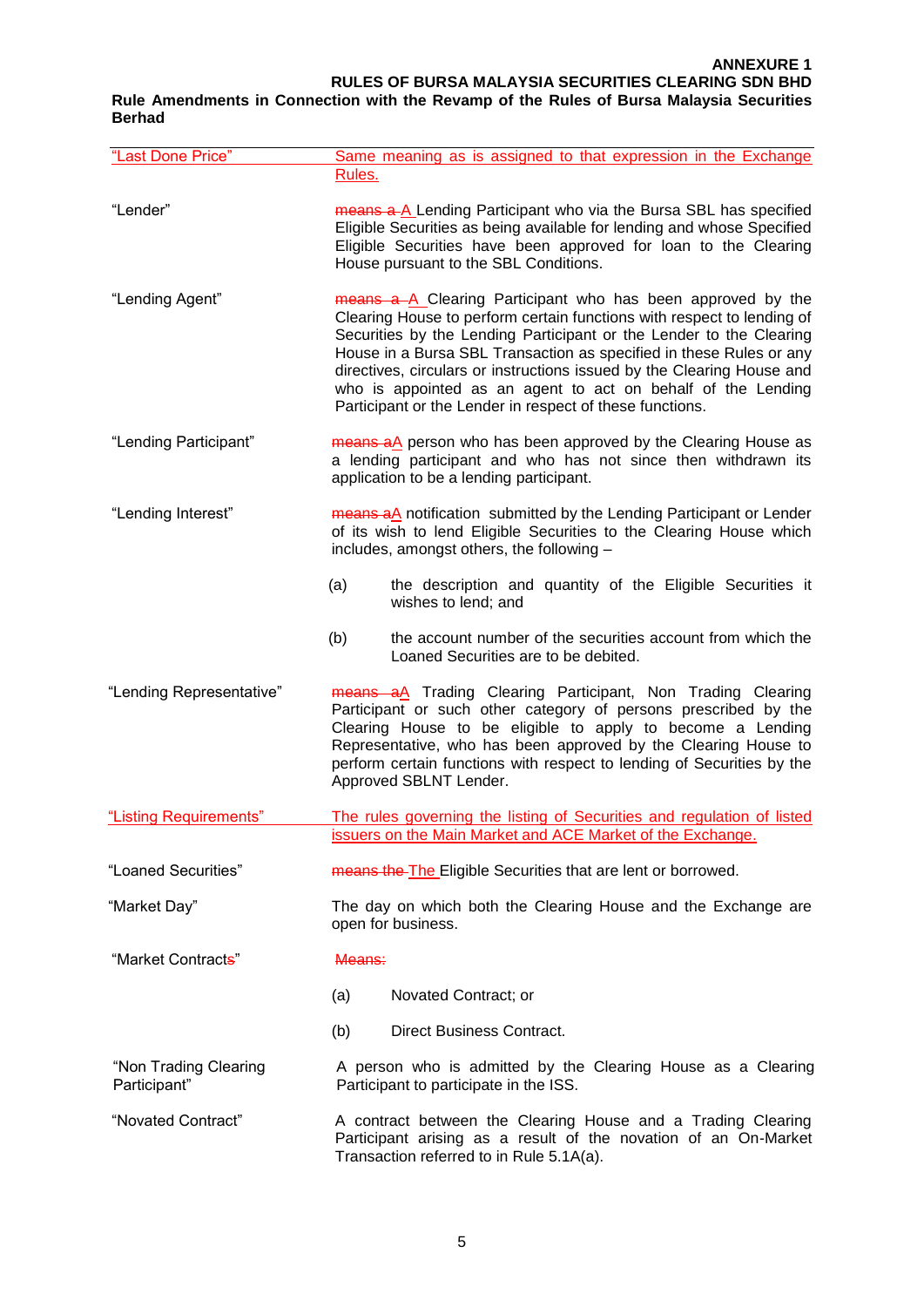#### **Rule Amendments in Connection with the Revamp of the Rules of Bursa Malaysia Securities Berhad**

| "Officer"                | <b>Shall have the same Same meaning as is assigned to that</b><br>expression in the Act.                                                                                                                                                                                                                                                                                               |  |
|--------------------------|----------------------------------------------------------------------------------------------------------------------------------------------------------------------------------------------------------------------------------------------------------------------------------------------------------------------------------------------------------------------------------------|--|
| "On-Market Transaction"  | A transaction in Securities that is concluded by way of:                                                                                                                                                                                                                                                                                                                               |  |
|                          | (a)<br>automated matching of orders entered into the order book<br>maintained in the ATS in accordance with Rule 7018.08 of<br>the Exchange Rules; or                                                                                                                                                                                                                                  |  |
|                          | (b)<br>a transaction that is concluded in accordance with Rule<br>8.14701.8A of the Exchange Rules.                                                                                                                                                                                                                                                                                    |  |
| "Operational Procedures" | Means the The Operational Procedure(s) of the Clearing House in<br>relation to any of the services or facilities of the Clearing House<br>containing the practices, procedures and requirements relating to the<br>operations and functions of any such services or facilities of the<br>Clearing House, issued from time to time.                                                     |  |
| "Ready Basis Contract"   | A contract where the date and time for delivery and settlement for the                                                                                                                                                                                                                                                                                                                 |  |
|                          | buying and selling of Securities traded on the stock market of the<br><b>Exchange are as stipulated in Schedule 2 of the Exchange Rules.</b>                                                                                                                                                                                                                                           |  |
| "Relevant Details"       | Those details with respect to an ISS Transaction which the Clearing<br>House may prescribe from time to time as being mandatory, the<br>reporting of which in an ISS Instruction, ISS Confirmation or ISS<br>Affirmation, as the case may be, is required for the purpose of<br>clearance and settlement of the ISS Transaction.                                                       |  |
| "Relevant office-holder" | Means:                                                                                                                                                                                                                                                                                                                                                                                 |  |
|                          | the The Director General of Insolvency appointed under<br>(i <u>a</u> )<br>section 70 of the Bankruptcy Act 1967 [Act 360];                                                                                                                                                                                                                                                            |  |
|                          | $(\ddot{\mathbf{H}}\mathbf{b})$<br>any Any person acting in relation to a company as its<br>liquidator, provisional liquidator, receiver or manager;                                                                                                                                                                                                                                   |  |
|                          | any Any person acting in relation to an individual as his<br>$(\ddot{\text{Hic}})$<br>trustee in bankruptcy or interim receiver of his property;                                                                                                                                                                                                                                       |  |
|                          | $(\frac{iv}{d})$<br>any Any person appointed pursuant to an order for the<br>administration in bankruptcy of an insolvent estate of a<br>deceased person; or                                                                                                                                                                                                                           |  |
|                          | ( <del>v</del> e)<br>a-A Special Administrator appointed under the Pengurusan<br>Danaharta Nasional Berhad Act 1998 [Act 587].                                                                                                                                                                                                                                                         |  |
| "Rules"                  | Shall have the same Same meaning as is assigned to that<br>expression in the Act, in relation to the Clearing House.                                                                                                                                                                                                                                                                   |  |
| "SBL Circulars"          | means any Any circulars, guidelines, procedures, terms and<br>conditions and all other written requirements as may be prescribed<br>and issued from time to time by the Clearing House, whether or not<br>electronically, relating to the Bursa SBL Transactions, the SBL<br>Negotiated Transactions, the SBL Conditions or the transactions<br>contemplated under the SBL Conditions. |  |
| "SBL Conditions"         | means the The prescribed application to be approved as a Lending<br>Participant together with the Bursa SBL (Terms and Conditions for                                                                                                                                                                                                                                                  |  |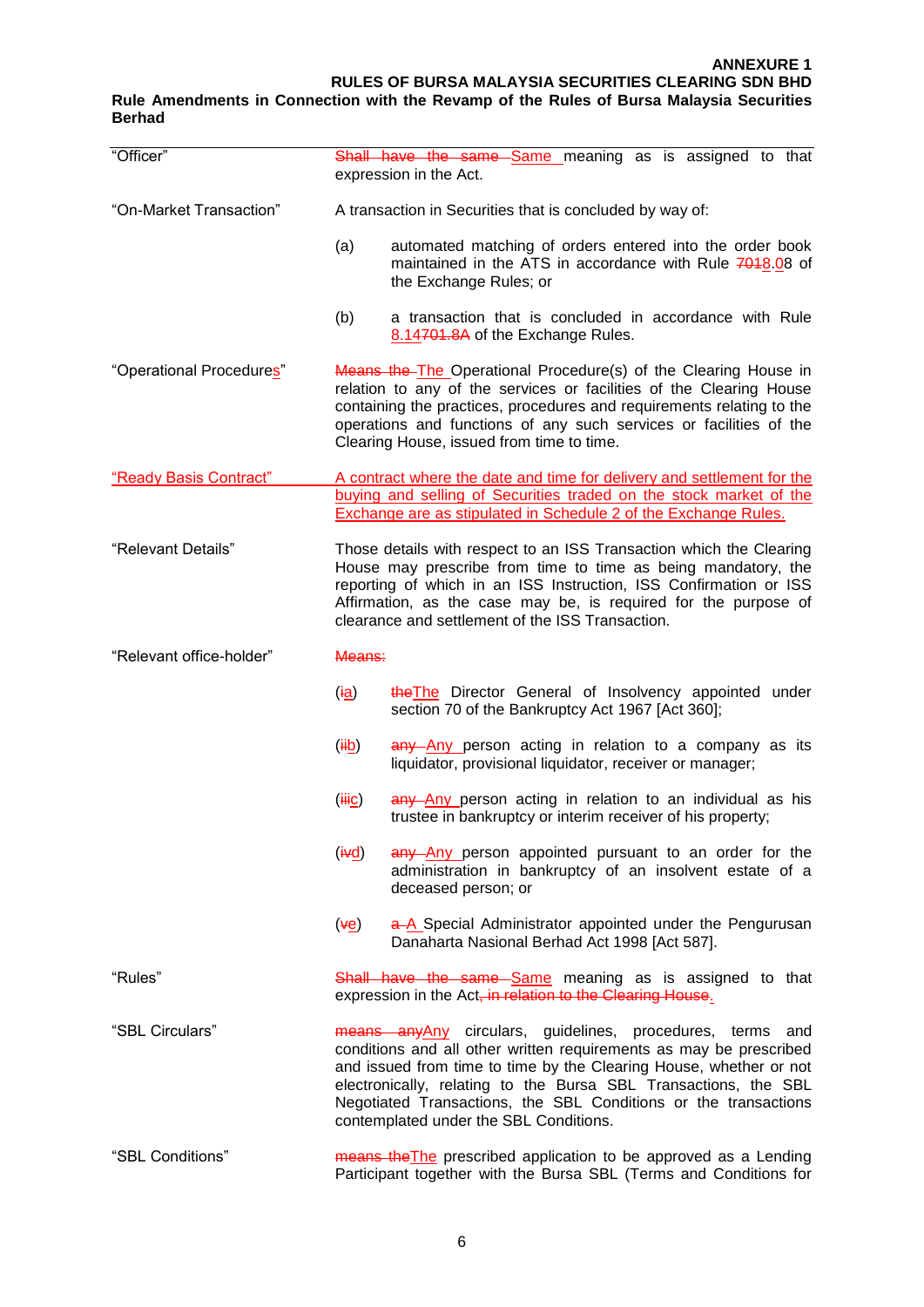#### **ANNEXURE 1 RULES OF BURSA MALAYSIA SECURITIES CLEARING SDN BHD Rule Amendments in Connection with the Revamp of the Rules of Bursa Malaysia Securities**

**Berhad**

|                                                 | Lending Participant and Lender) or the prescribed application to be<br>approved as a Borrower together with the Bursa SBL (Terms and<br>Conditions for Borrower) individually or collectively, as the context<br>may require, as may be amended, modified or varied from time to<br>time, and shall include the SBL Circulars for the time being in force. |  |
|-------------------------------------------------|------------------------------------------------------------------------------------------------------------------------------------------------------------------------------------------------------------------------------------------------------------------------------------------------------------------------------------------------------------|--|
| "SBL Negotiated Transaction<br>or SBLNT"        | means aA Securities borrowing and lending transaction entered into<br>between an Approved SBLNT Lender and an Approved SBLNT<br>Borrower where the parties may negotiate and agree on the terms of<br>the transaction and the transaction is facilitated by the Clearing<br>House in accordance with the Rules.                                            |  |
| "SBL Participant/Agent"                         | means the The Lending Participant, Lender, Borrower, Approved<br>SBLNT Lender, Approved SBLNT Borrower, Lending Agent, Lending<br>Representative or Borrowing Representative, or any one or more of<br>them, as the context may require.                                                                                                                   |  |
| "SBLNT Participant"                             | means the The Approved SBLNT Lender or Approved SBLNT<br>Borrower, or both, as the context may require.                                                                                                                                                                                                                                                    |  |
| "SBL Participant/<br>Representative"            | means the The Approved SBLNT Lender, Approved SBLNT<br>Borrower, Lending Representative or Borrowing Representative, or<br>any one or more of thenm, as the context may require.                                                                                                                                                                           |  |
| "SBLNT System"                                  | means the The system operated by the Clearing House to facilitate<br><b>SBL Negotiated Transactions.</b>                                                                                                                                                                                                                                                   |  |
| "Scheduled Financial<br><b>Settlement Time"</b> | The scheduled financial settlement time referred to in Rule 5.3(h).                                                                                                                                                                                                                                                                                        |  |
| "Sell Transaction"                              | In relation to ISS, a transaction, being an agreement for the sale of<br>Securities by:                                                                                                                                                                                                                                                                    |  |
|                                                 | (a)<br>a Clearing Participant acting as a principal, or                                                                                                                                                                                                                                                                                                    |  |
|                                                 | (b)<br>a Client,                                                                                                                                                                                                                                                                                                                                           |  |
|                                                 | through a Trading Clearing Participant on the Exchange as a seller to<br>a Market Contract.                                                                                                                                                                                                                                                                |  |
| "Securities"                                    | <b>Shall have the same Same meaning as is assigned to that</b><br>expression in the Act.                                                                                                                                                                                                                                                                   |  |
| "Specified Eligible Securities"                 | means the The Eligible Securities specified by the Lending<br>Participant or Lender via the Bursa SBL System which are available<br>for lending to the Clearing House as may be updated from time to<br>time through the Bursa SBL System.                                                                                                                 |  |
| "Tick"                                          | The minimum change allowed in the bidding price for buying-in of<br>Securities referred to in Rule 5.2A as set out in Schedule 5-1.                                                                                                                                                                                                                        |  |
| "These Rules" or "The Rules"                    | The Rules of the Clearing House.                                                                                                                                                                                                                                                                                                                           |  |
| "Tradeable Balance"                             | (a)<br>Securities designated as "free securities" in the relevant                                                                                                                                                                                                                                                                                          |  |
|                                                 | securities accounts; or                                                                                                                                                                                                                                                                                                                                    |  |
|                                                 | Securities that are due to be delivered to the relevant<br>(b)                                                                                                                                                                                                                                                                                             |  |

securities account pursuant to an outstanding purchase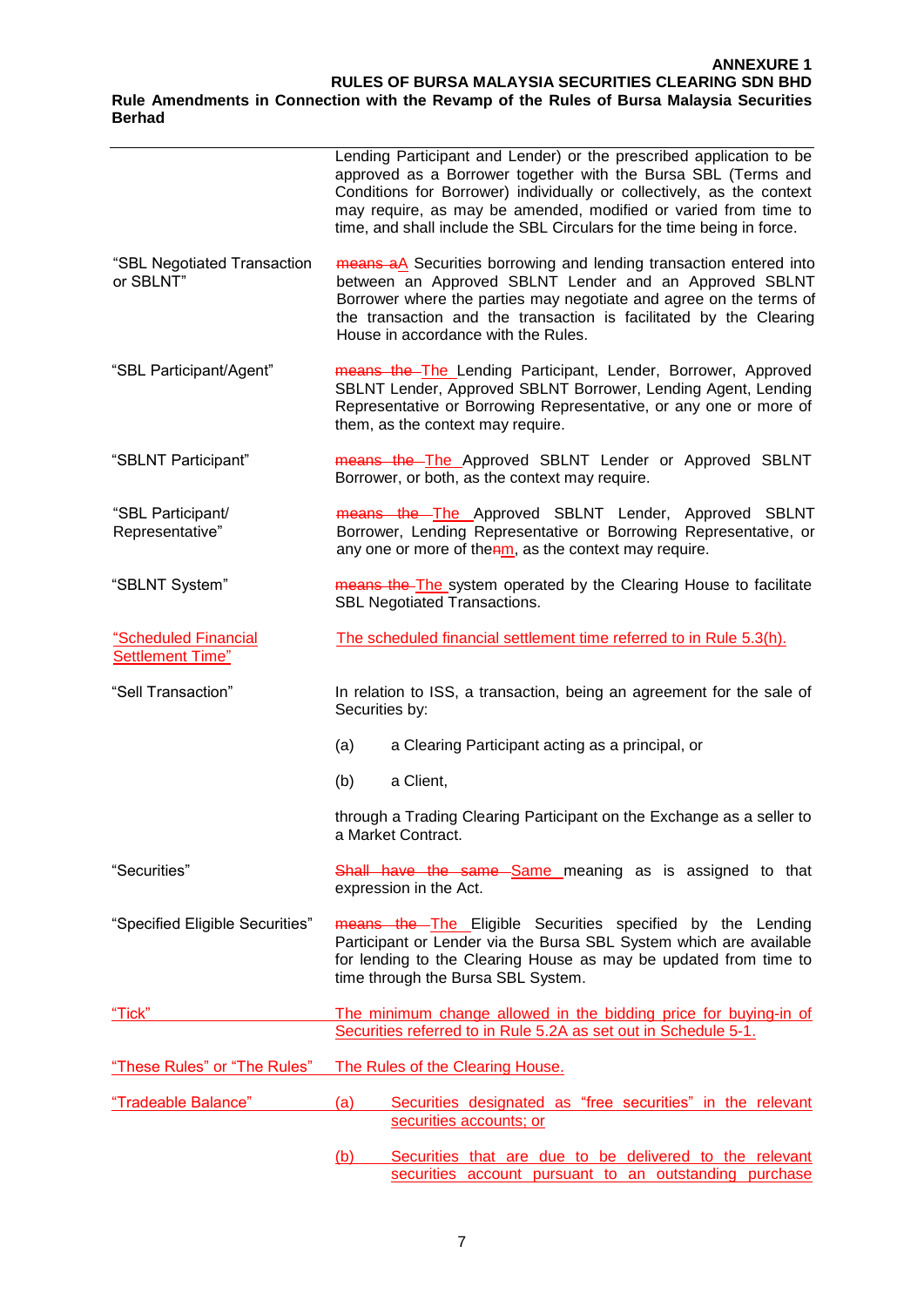#### **ANNEXURE 1 RULES OF BURSA MALAYSIA SECURITIES CLEARING SDN BHD Rule Amendments in Connection with the Revamp of the Rules of Bursa Malaysia Securities Berhad**

contract. An outstanding purchase contract means a purchase contract that was executed by the selling TCP as defined in Rule 5.2A(a) for the same securities account prior to the sale referred to in Rule 5.2A(a), and the Securities in the purchase contract have not been delivered to such securities account.

Balance of securities in a securities account which are good for settlement of trade.

―Trading Clearing Participant‖ A person who is a participant of the Exchange and admitted by the Clearing House as a Clearing Participant to participate in one or more of the services provided by the Clearing House.

Save as otherwise stated herein words and expressions used in these Rules shall have the meanings as assigned to it under the Act wherever applicable.

Words importing the singular number shall include the plural number and vice versa.

Words importing the masculine gender only shall include the feminine or neuter genders.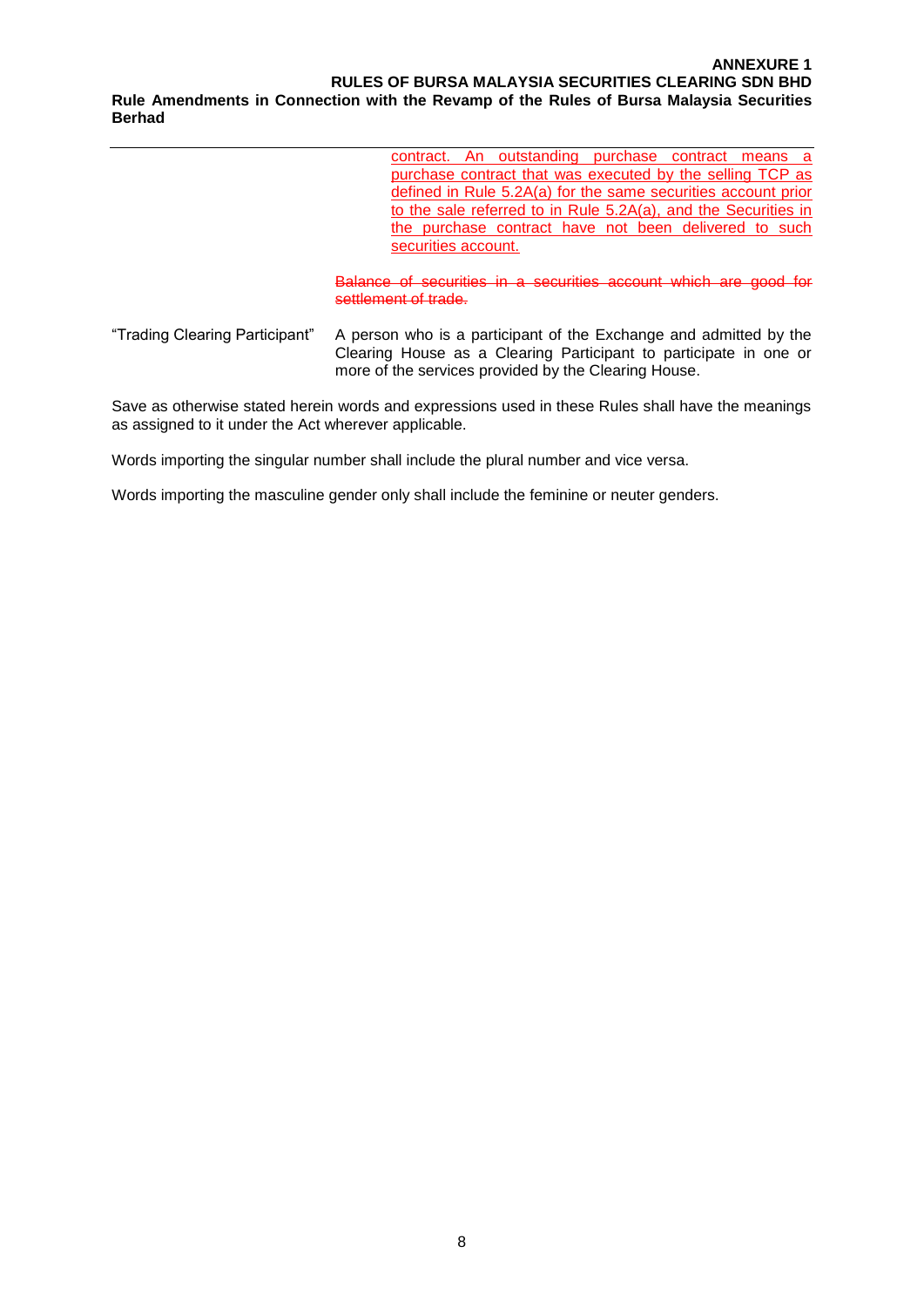# **GENERAL RULES**

*[Note: Only Rule 1.4 from this chapter is reproduced as the amendments relate only to this rule.]*

#### **1.4 ROLE AND OBLIGATIONS OF THE CLEARING HOUSE**

- (a) The Clearing House shall provide services which include the clearing and settlement of transactions in Securities effected on, or subject to the rules of the Exchange Rules and the rules of the Central Depository Rules, wherever applicable
- (b) In consideration of the role and obligations of the Clearing House under sub-rule(a) the Clearing House shall charge clearing fees at the rate which may be determined by the Clearing House and approved by the Commission, from time to time. The Clearing House shall inform all Clearing Participants of changes to the rate of the clearing fees by at least fourteen (14) days notice in writing.
- (c) Notwithstanding sub-rule (b), the Clearing Participant shall pay whether annually or otherwise such fees, charges, expenses and disbursement with respect to any of the services and facilities made available by the Clearing House to the Clearing Participant as shall be specified from time to time by the Clearing House or as provided under the Operational Procedures, to be payable at such times and in such manner as shall be specified by the Clearing House.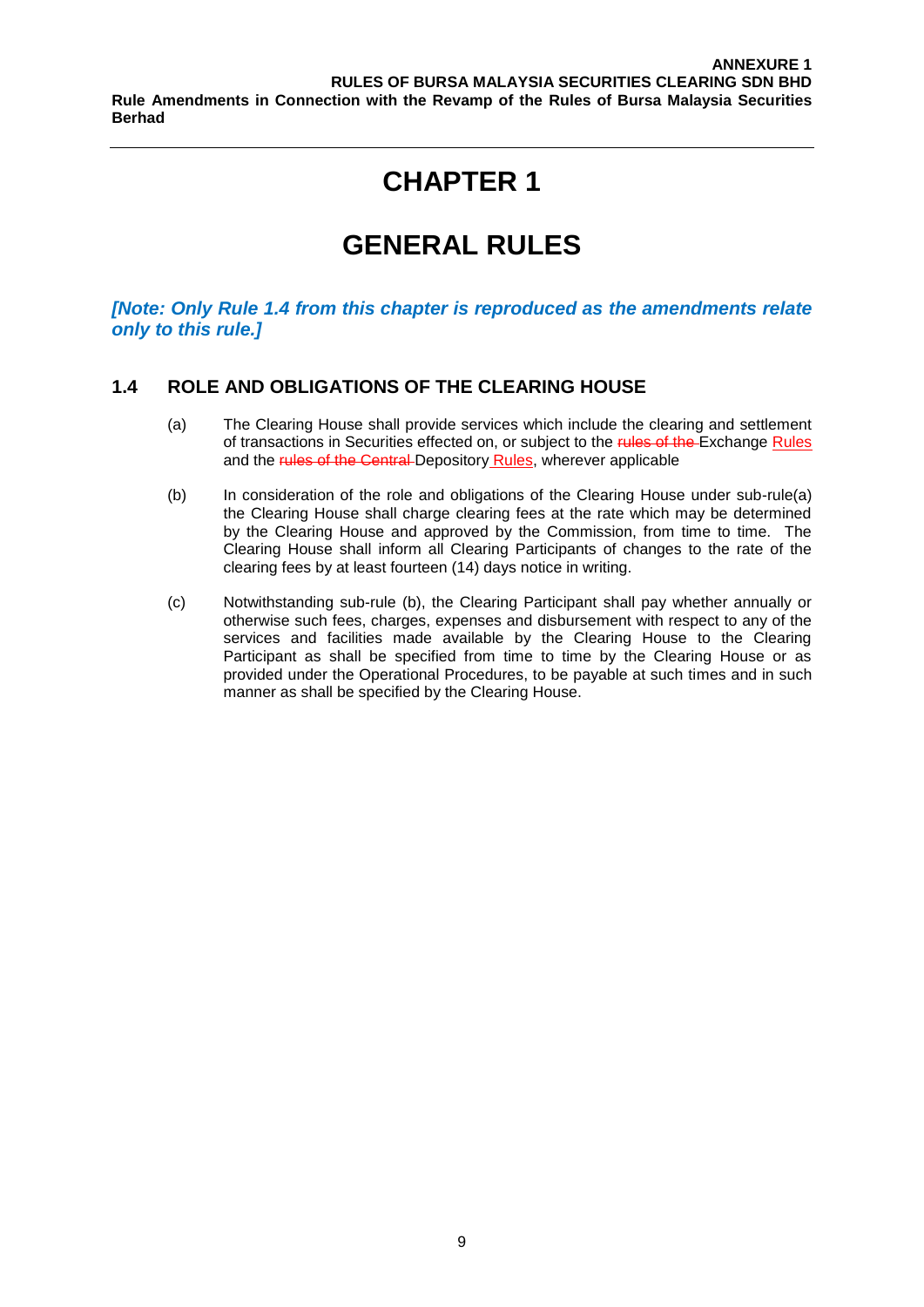# **SECTION B**

# **NON TRADING CLEARING PARTICIPANT**

*[Note: Only Rule B2.1 from this chapter is reproduced as the amendments relate only to this rule.]*

### **B2.1 ELIGIBILITY CRITERIA FOR NON TRADING CLEARING PARTICIPANT**

In addition to the general criteria for admission set out in the General Section of this Chapter, an applicant for admission as a Non Trading Clearing Participant shall establish that:

- (a) (i) it is an organisation carrying on financial services business by providing safe custody facilities and services with respect to Securities listed and traded on the Exchange; OR
	- (ii) it is an organisation authorised or licensed under the laws of Malaysia to engage in investment business (directly or indirectly) and such organisation invests in Securities listed on and traded on the Exchange for its own account and/or for the account of clients or other parties; AND
- (b) (i) it is an organisation with a paid-up capital of not less than RM2 million, if it's a company limited by shares or by guarantee of not less than RM2 million, or such other amount as may be prescribed by the Clearing House from time to time; OR
	- (ii) it is a statutory organisation or authority of Malaysia or any state of Malaysia; AND
- (c) it is an organisation that is an Authorised Direct Member of the Central Depository as defined in the rules of the Central Depository Rules.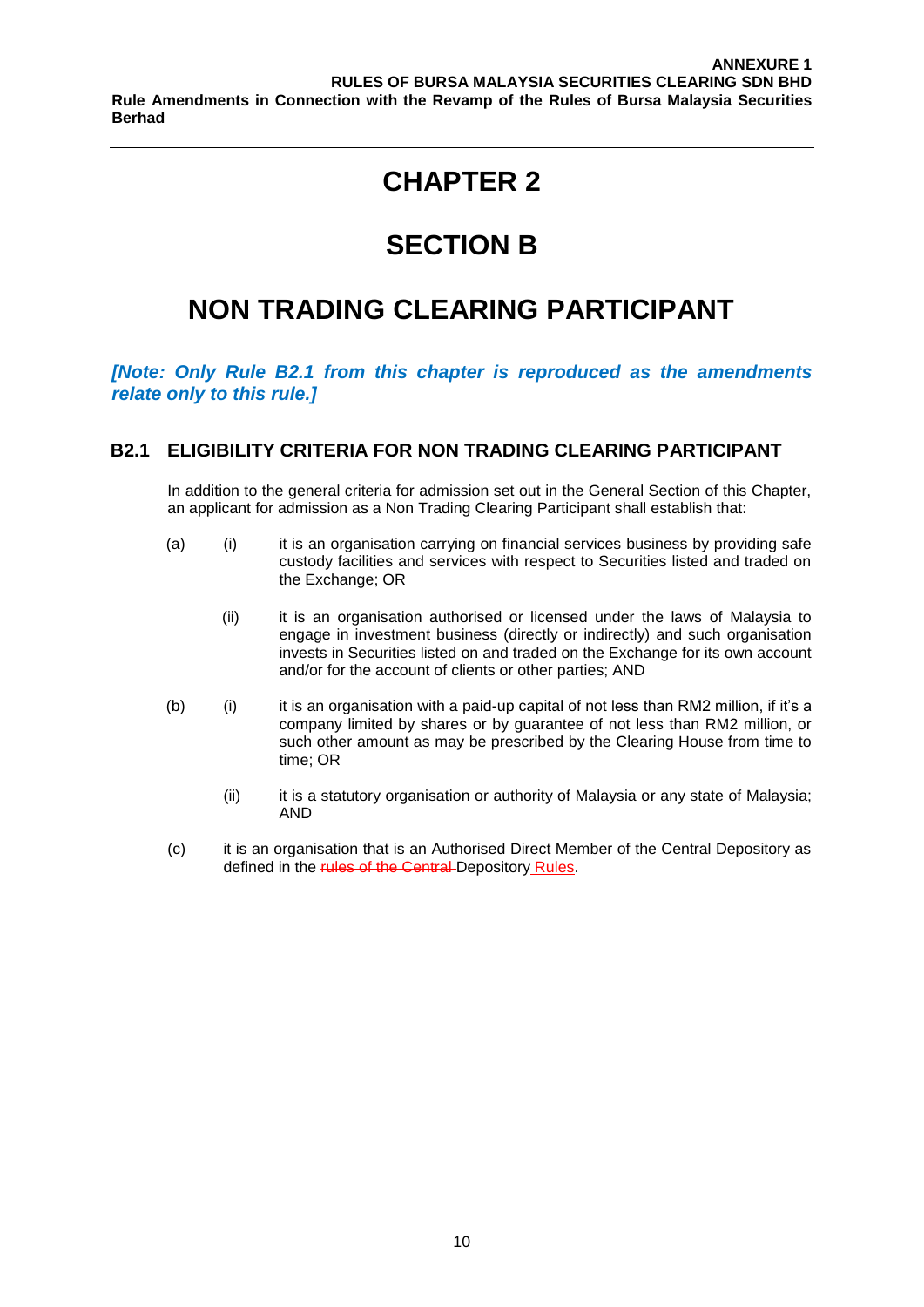# **CLEARING AND SETTLEMENT**

# **GENERAL SECTION**

### *[Note: Entire Chapter 5 is reproduced as this chapter has been substantially amended.]*

### **5.1 CLEARING AND SETTLEMENT OF MARKET CONTRACTSON-MARKET TRANSACTIONS AND DIRECT BUSINESS CONTRACTS**

- (a) Clearing Participants must clear and settle all Market ContractsOn-Market Transactions and Direct Business Contracts through the Clearing House in accordance with these Rules.
- (b) [Deleted]
- (c) Delivery and settlement of On-Market Transactions and Direct Business Contracts Securities in respect of transactions in a particular Market Day shall be effected pursuant to these Rules, the Exchanges' Rules and the Depository Rules.

### **5.1A NOVATION OF ON-MARKET TRANSACTIONS**

- (a) Immediately after acceptance of an On-Market Transaction for clearing and settlement by the Clearing House, the On-Market Transaction is novated to the Clearing House and replaced with two Novated Contracts.
- (b) Upon novation of the On-Market Transaction to the Clearing House:
	- (i) the obligation of the buying Trading Clearing Participant to pay the purchase consideration to the selling Trading Clearing Participant is replaced by the obligation of the buying Trading Clearing Participant to pay the purchase consideration to the Clearing House;
	- (ii) the right of the buying Trading Clearing Participant to receive the Securities from the selling Trading Clearing Participant is replaced by the right of the buying Trading Clearing Participant to receive the Securities from the Clearing House via Book-entry;
	- (iii) the obligation of the selling Trading Clearing Participant to deliver the Securities to the buying Trading Clearing Participant is replaced by the obligation of the selling Trading Clearing Participant to deliver the Securities to the Clearing House via Book-entry; and
	- (iv) the right of the selling Trading Clearing Participant to receive the purchase consideration from the buying Trading Clearing Participant is replaced by the right of the selling Trading Clearing Participant to receive the purchase consideration from the Clearing House.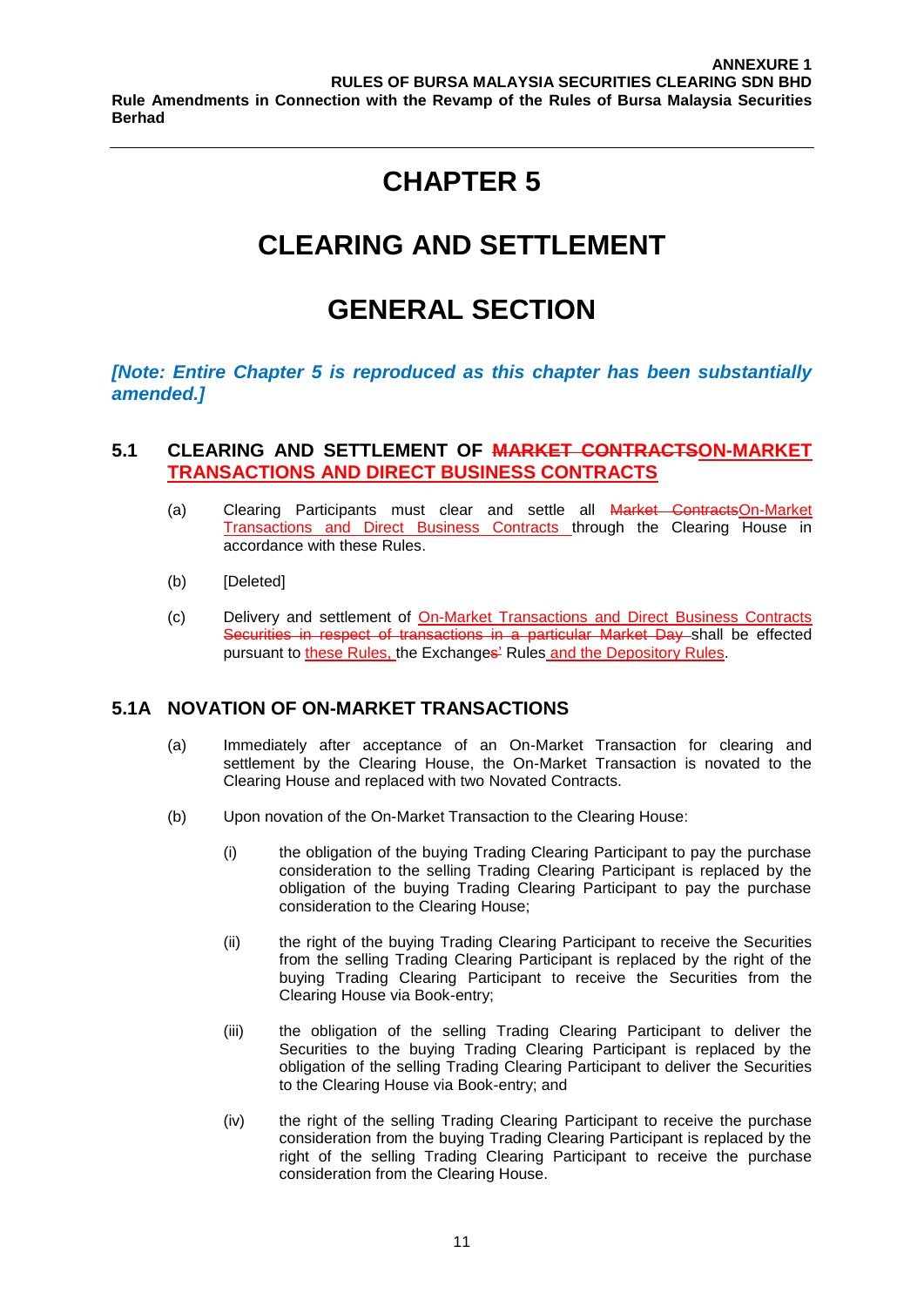- (c) The obligations and rights under Novated Contracts:
	- (i) between the buying Trading Clearing Participant and the Clearing House; and
	- (ii) between the selling Trading Clearing Participant and the Clearing House,

are owed by and to parties as principals to each other notwithstanding that the buying and selling Trading Clearing Participants may have acted as agents for their respective clients in executing or clearing and settling the relevant On-Market Transaction.

(d) Subject as otherwise provided in these Rules, the terms of the Novated Contracts shall be on the same terms as the relevant On-Market Transaction replaced by such Novated Contracts.

### **5.1B DELIVERY OF SECURITIES UNDER A NOVATED CONTRACT**

- (a) The selling Clearing Participant must ensure that the Securities sold pursuant to a Novated Contract are available as Tradeable Balance in the relevant securities account of the selling Clearing Participant or its client by the time specified in the Exchange Rules. In order to fulfil its obligation to deliver the Securities to the Clearing House, the selling Clearing Participant irrevocably authorises the Clearing House to instruct the Central Depository to debit the Securities from the relevant securities account of the selling Clearing Participant or its client.
- (b) The Clearing House's right to receive Securities on any due settlement day from a selling Clearing Participant pursuant to a Novated Contract is satisfied by the debiting of such Securities from the relevant securities account of the selling Clearing Participant or its client before 10.00am on the due settlement day by the Central Depository, upon the instructions of the Clearing House.
- (c) The buying Clearing Participant irrevocably authorises the Clearing House to deliver the Securities purchased pursuant to a Novated Contract, by instructing the Central Depository to credit the Securities into the relevant securities account of the buying Clearing Participant or its client.
- (d) The Clearing House's obligation to deliver Securities to a buying Clearing Participant pursuant to a Novated Contract on any due settlement day is discharged by the crediting of such Securities to the relevant securities account of the buying Clearing Participant or the buying Clearing Participant's client by 10.00am on the due settlement day.

### **5.2 DEFAULT IN DELIVERY**

Where a Trading Clearing Participant, in respect of a Novated Contract, fails to deliver securities Securities to the Clearing House by the due settlement day date and in the manner as prescribed under the Exchange Rules, the Clearing House may:

(a) in the case of  $s$ Securities sold in board lots (as defined in the Exchange Rules) ("Board Lot Securities"), advise the Exchange to institute buying-in against the Trading Clearing Participant concerned on the Market Day following the due date to the Clearing House in accordance with Rule 5.2Athe Exchange Rules; or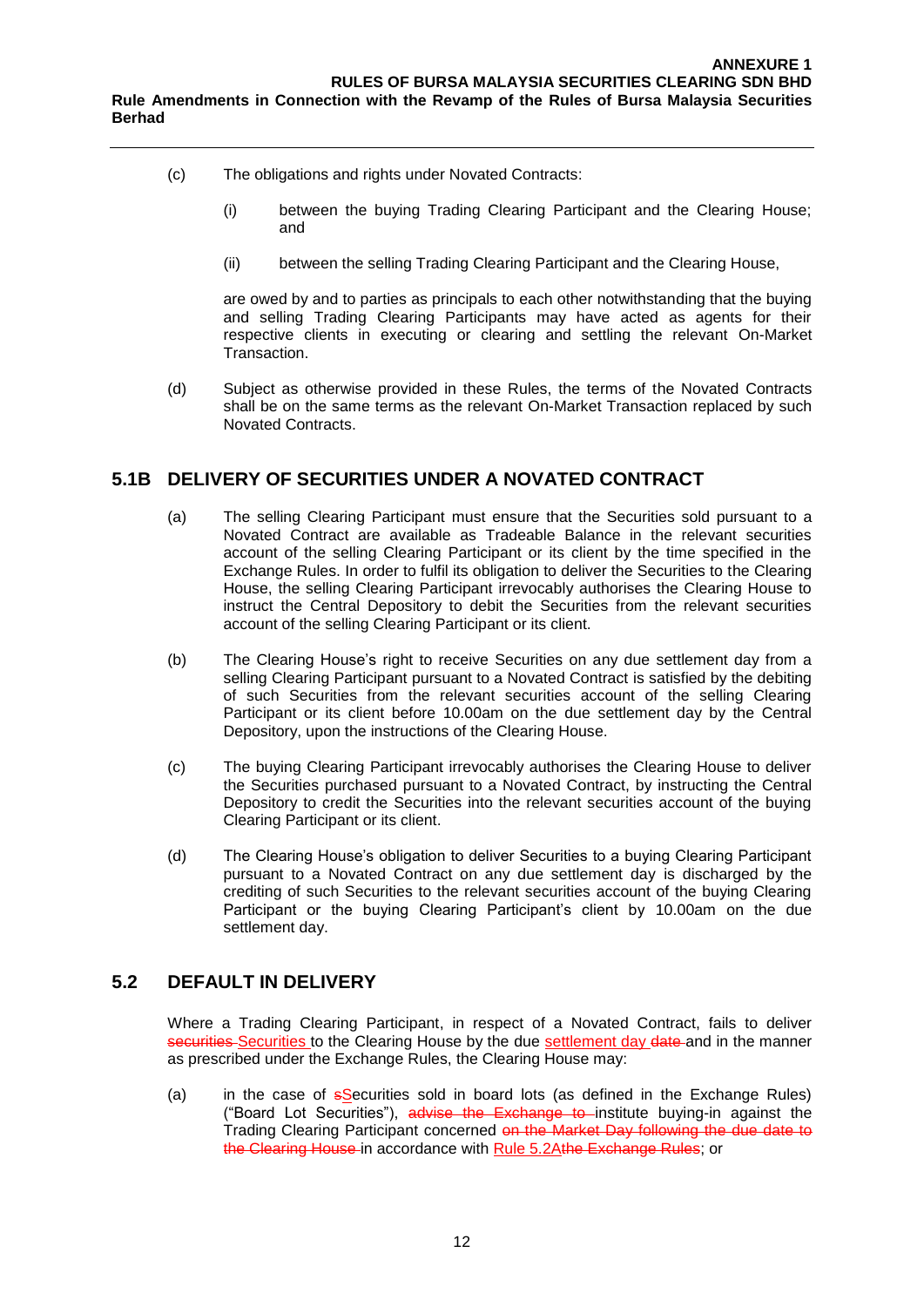(b) resort to any other mode of making good the default in delivery by the Trading Clearing Participants pursuant to the relevant Exchange Rules or in any other manner as it considers appropriate in the circumstances.

### **5.2A BUYING-IN**

**Berhad**

- (a) Where a selling Trading Clearing Participant ("selling TCP"), having sold Securities in board lots, fails to deliver the Securities by having the quantity of Securities sold as Tradeable Balance in the relevant securities account by the due settlement day, the Clearing House will instruct the Exchange to automatically buy-in against such selling TCP without notice, on the following day:
	- (i) in respect of Ready Basis Contracts, on the third Market Day following the Contract Date; and
	- (ii) in respect of Immediate Basis Contracts, on the second Market Day following the Contract Date.
- (b) No withdrawal of buying-in will be permitted unless the Clearing House determines otherwise in accordance with these Rules.
- (c) The Clearing House may initiate a withdrawal from buying-in in any circumstance the Clearing House deems fit and in such a case, the Clearing House will instruct the Exchange to withdraw the buying-in.
- (d) The Clearing House will instruct the Exchange to conduct the buying-in in accordance with such terms and conditions as may be specified by the Clearing House which include the following:
	- (i) unless otherwise stated, the bidding price for buying-in of any Securities by the Exchange shall be ten (10) Ticks above the following prices, rounded up, where necessary, to the higher Tick:
		- (aa) the Closing Price on the previous Market Day; or
		- (bb) the Last Done Price for the previous trading session,
		- of such Securities, whichever is the higher;
	- (ii) the bidding price for buying-in by the Exchange of any Securities officially quoted as "cum entitlement" shall be ten (10) Ticks above the last "cum entitlement" price or the Last Done Price, whichever is the higher, depending on the type of corporate action, from the date the Securities were quoted "ex entitlement" up to the close of business on the Books Closing Date (as defined in the Exchange Rules);
	- (iii) if the Securities are not obtained on the first Market Day, the Exchange will continue the buying-in on the second and each succeeding Market Day and the bidding price shall be raised by at least five (5) Ticks every Market Day until the Securities are bought;
	- (iv) the Clearing House may, if it deems necessary, suspend the daily increase in the bidding price or revise the bid so that the bidding price shall be not more than twenty-five percent (25%) above the Last Done Price or the last buying price bid of the previous Market Day, whichever is the higher;
	- (v) a trading halt or suspension from trading on a counter imposed pursuant to the Exchange Rules or the Listing Requirements shall not affect the buying-in of the affected Securities;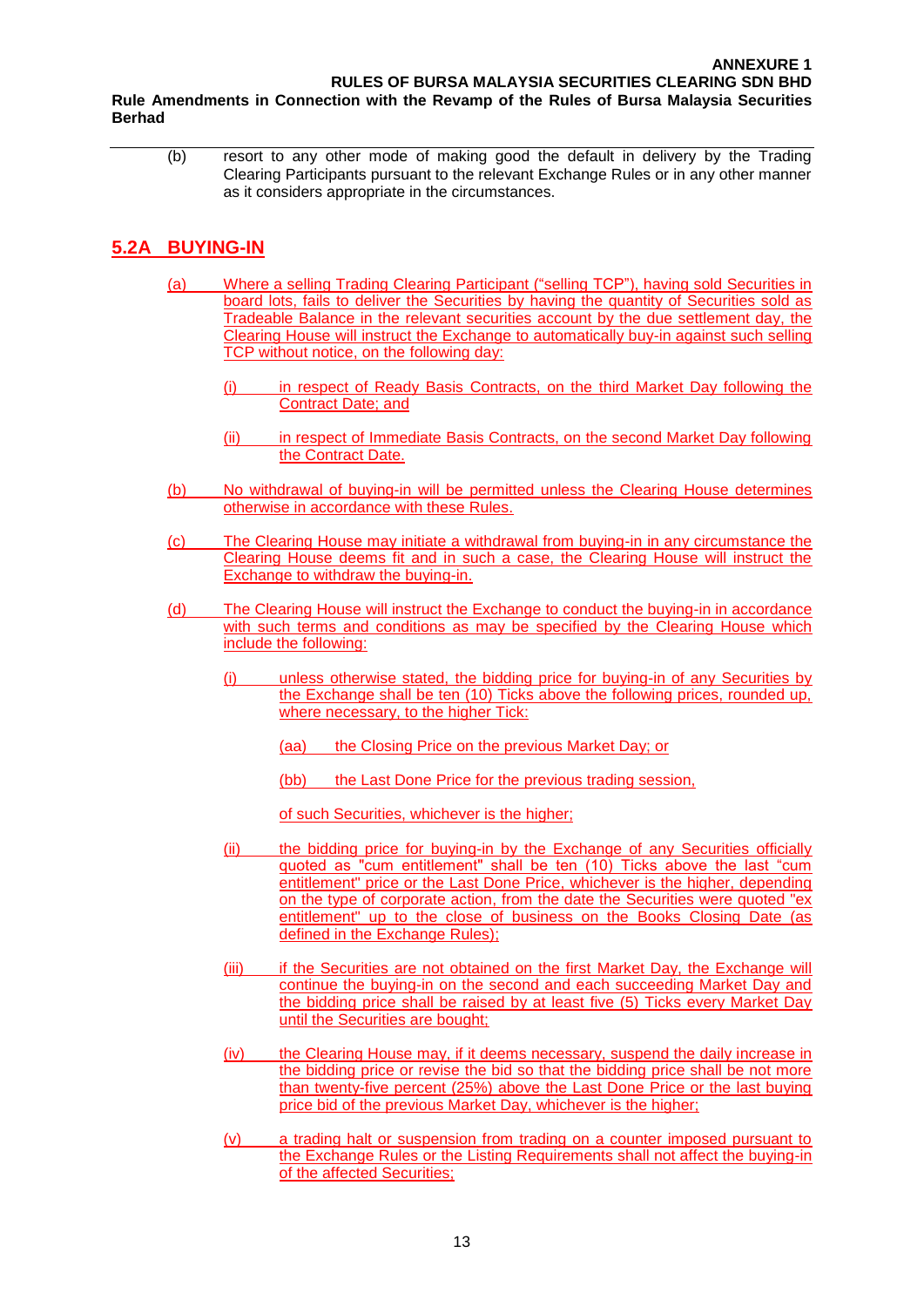- (vi) such other requirement as specified in the Exchange Rules or as the Clearing House may specify.
- (e) Delivery on buying-in will be effected by way of Book-entry on the date of the buyingin contract itself.

#### **5.2BA DEFAULT IN DELIVERY OF SECURITIES SOLD IN BOARD LOTS**

**Berhad**

- (a) Where the Clearing House has advised the Exchange to institute a buying-in against a Trading Clearing Participant, the Clearing House may advise the Exchange to withdraw the buying-in if:
	- $(i)$  the  $s$ Securities are not bought-in in accordance with these Rules and the Exchange Rules within such period as may be stipulated by the Clearing House; or
	- (ii) in such other circumstances as the Clearing House deems fit.
- (b) A contract for Board Lot Securities to which the withdrawal of the buying-in referred to in Rule 5.2BA(a) relates shall then be settled by the selling Trading Clearing Participant paying in cash and the buying Trading Clearing Participant receiving a Cash Settlement Amount stipulated by the Clearing House in lieu of delivery of the Board Lot Securities.
- (c) If the buying Trading Clearing Participant onward sells any part of the Board Lot Securities and is unable to deliver the Securities sold, the buying Trading Clearing Participant may be required to pay such Cash Settlement Amount as the Clearing House may stipulate for the total number of Securities sold.
- (d) The ultimate buying Trading Clearing Participant of the Board Lot Securities referred to in Rule 5.2BA(c) shall receive a Cash Settlement Amount in lieu of delivery of the Securities. For the purpose of this Rule, the "ultimate buying Trading Clearing Participant" means the last buying Trading Clearing Participant who has yet to receive the Board Lot Securities and who has not onward sold any part of the Board Lot Securities.

### **5.2CB DEFAULT IN DELIVERY OF SECURITIES SOLD IN ODD LOTS**

Where a Trading Clearing Participant, having sold Securities in odd lot (as defined in the Exchange Rules) ("Odd Lot Securities") in respect of a Novated Contract, fails to deliver the Odd Lot Securities to the Clearing House by the due settlement day date and in the manner as prescribed under the Exchange Rules, the said contract for Odd Lot Securities shall be settled by the selling Trading Clearing Participant paying in cash and the buying Trading Clearing Participant receiving a Cash Settlement Amount stipulated by the Clearing House in lieu of delivery of the Odd Lot Securities.

### **5.2D CASH SETTLEMENT AMOUNT**

The cash settlement amount referred to in Rules 5.2B and 5.2C may include such fee or charge as the Clearing House thinks fit, and calculated and paid in the manner the Clearing House specifies from time to time in the Clearing House's directives.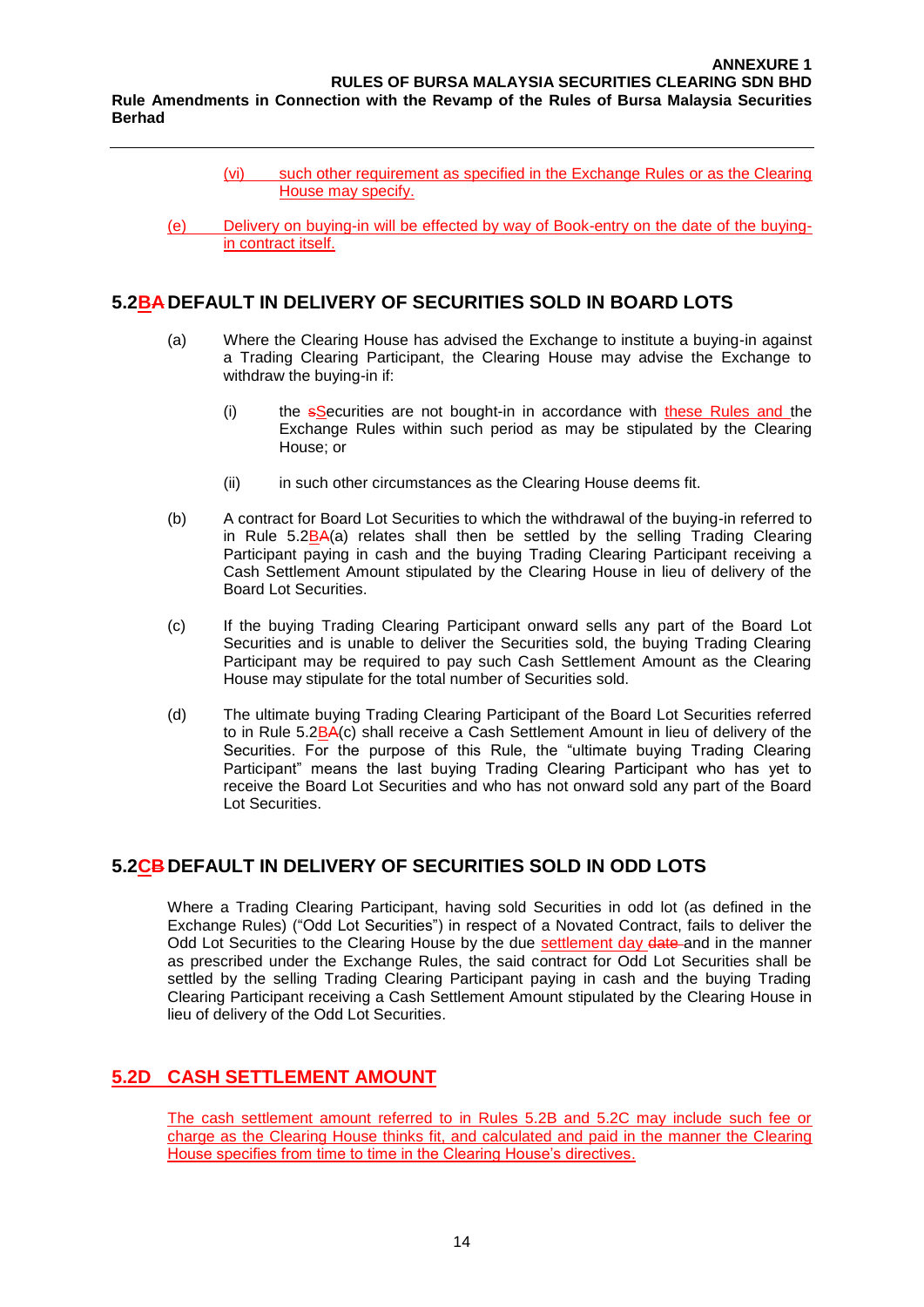### **5.3 FINANCIAL SETTLEMENT BETWEEN CLEARING PARTICIPANTS AND THE CLEARING HOUSE**

- (a) (i) Financial settlement of Securities shall be on a "net basis", and in the currency as determined by the Clearing House from time to time.
	- (ii) For the purposes of  $sub$ -ruleRule 5.3–(a)(i), "net basis" means a process whereby monetary obligations of Clearing Participants are pooled and off-set with each other, resulting in one final position for each Clearing Participant.
- (b) Each Clearing Participant shall have such designated account with such designated clearing bank for the purpose of the financial settlement services as determined by the Clearing House from time to time.
- (c) Financial settlement of amounts due from a Clearing Participant to the Clearing House under Rule 5.3(f) shall be paid by the Clearing Participant to the Clearing House not later than the Scheduled Financial Settlement Time. The payment will be irrevocable upon the crediting of the Clearing House's bank account.
- (cd) (i) Remittances and deposits paid by Clearing Participants to the Clearing House shall be in immediately available funds.
- $(iii)$  For the purposes of Rule 5.3(d)(i), the expression "in immediately available funds" includes payments by way of fund transfers to an account from time to time specified by the Clearing House the form of transfer instructions via the clearing bank or any other instruments which can be cleared within the same day and the clearing bank Clearing House is able to shall obtain value on the same day.
- (e) All the following amounts in connection with the financial settlement of Securities shall, on every Market Day, be netted in accordance with Rule 5.3(a)(i):
	- (i) amount payable by a Clearing Participant to the Clearing House; and
	- (ii) amount receivable by a Clearing Participant from the Clearing House.
- (f) By the Scheduled Financial Settlement Time, the Clearing House shall inform every Clearing Participant of the net amount payable by the Clearing House to the Clearing Participant or the net amount receivable by the Clearing House from the Clearing Participant, being the difference between:
	- (i) the amount due to the Clearing Participant in respect of Securities delivered by the Clearing Participant to the Clearing House; and
	- (ii) the amount due from the Clearing Participant in respect of Securities received by the Clearing Participant from the Clearing House.
- (g) Financial settlement of amounts due from the Clearing House to the Clearing Participant pursuant to Rule 5.3(f) shall be effected by the Clearing House by the Scheduled Financial Settlement Time by way of remittances of funds through banks to the clearing bank accounts of the respective Clearing Participants. The payment will be irrevocable upon the crediting of the Clearing Participant's clearing bank accounts.
- (h) The scheduled financial settlement time referred to in this Rule 5.3 is:
	- (i) For Ready Basis Contracts: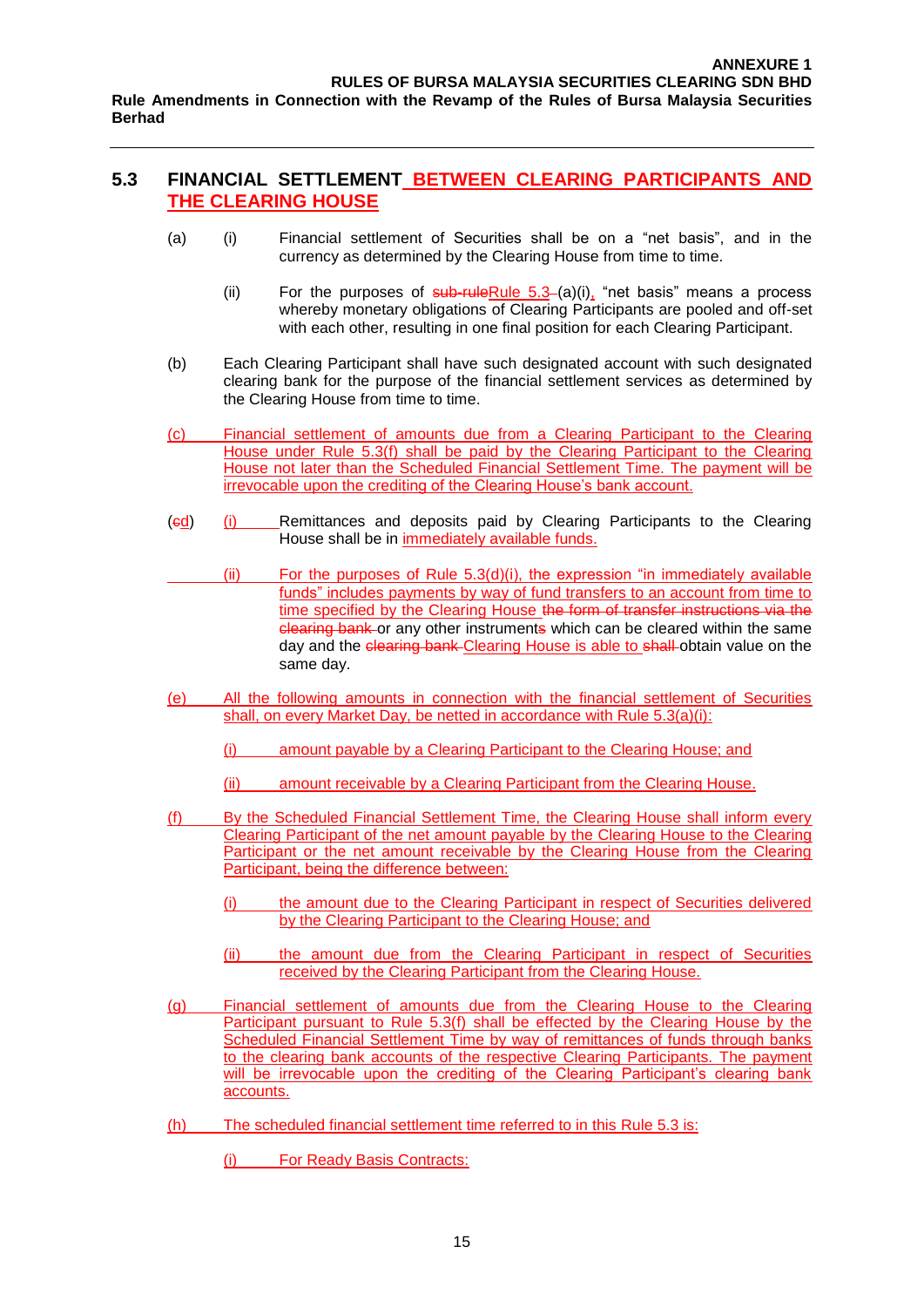- (aa) in respect of payment by the net buying Clearing Participant to the Clearing House, not later than 10.00 a.m. on the third Market Day following the Contract Date; and
- (bb) in respect of payment by the Clearing House to the net selling Clearing Participant, not later than 10.00 a.m. on the third Market Day following the Contract Date.
- (ii) For Immediate Basis Contracts:
	- (aa) in respect of payment by the net buying Clearing Participant to the Clearing House, not later than 10.00 a.m. on the second Market Day following the Contract Date; and
	- (bb) in respect of payment by the Clearing House to the net selling Clearing Participant, not later than 10.00 a.m. on the second Market Day following the Contract Date.
- (iii) For buying-in contracts executed pursuant to Rule 5.2A(a):
	- (aa) in respect of payment by the defaulting Clearing Participant to the Clearing House, not later than 10.00 a.m. on the next Market Day following the date of the buying-in contract; and
	- (bb) in respect of payment by the Clearing House to the selling Clearing Participant, not later than 10.00 a.m. on the next Market Day following the date of the buying-in contract.

### **5.4 DEFAULT IN FINANCIAL SETTLEMENT**

Default in financial settlement by the Trading Clearing Participant shall be subjected to the Default Rules under Chapter 4.

### **5.5 CLAIMS ON DIVIDENDS, BONUS ISSUE, RIGHTS ISSUE AND OTHER ENTITLEMENTS AND RIGHTS**

- (a) The following claims in relation to a Novated Contract may be prescribed by the Clearing House from time to time:
	- (i) Claims on dividends, bonus issue, rights issue and other entitlements arising from failure to deliver Securities in relation to a Novated Contract may be prescribed by the Clearing House from time to time in accordance with the Exchange Rules.; or
	- (ii) Claims on rights arising from failure to deliver such rights as referred to in the Exchange Rules.
- (b) The claiming Trading Clearing Participant must submit the claims to the Clearing House in the manner prescribed under the Operational Procedures.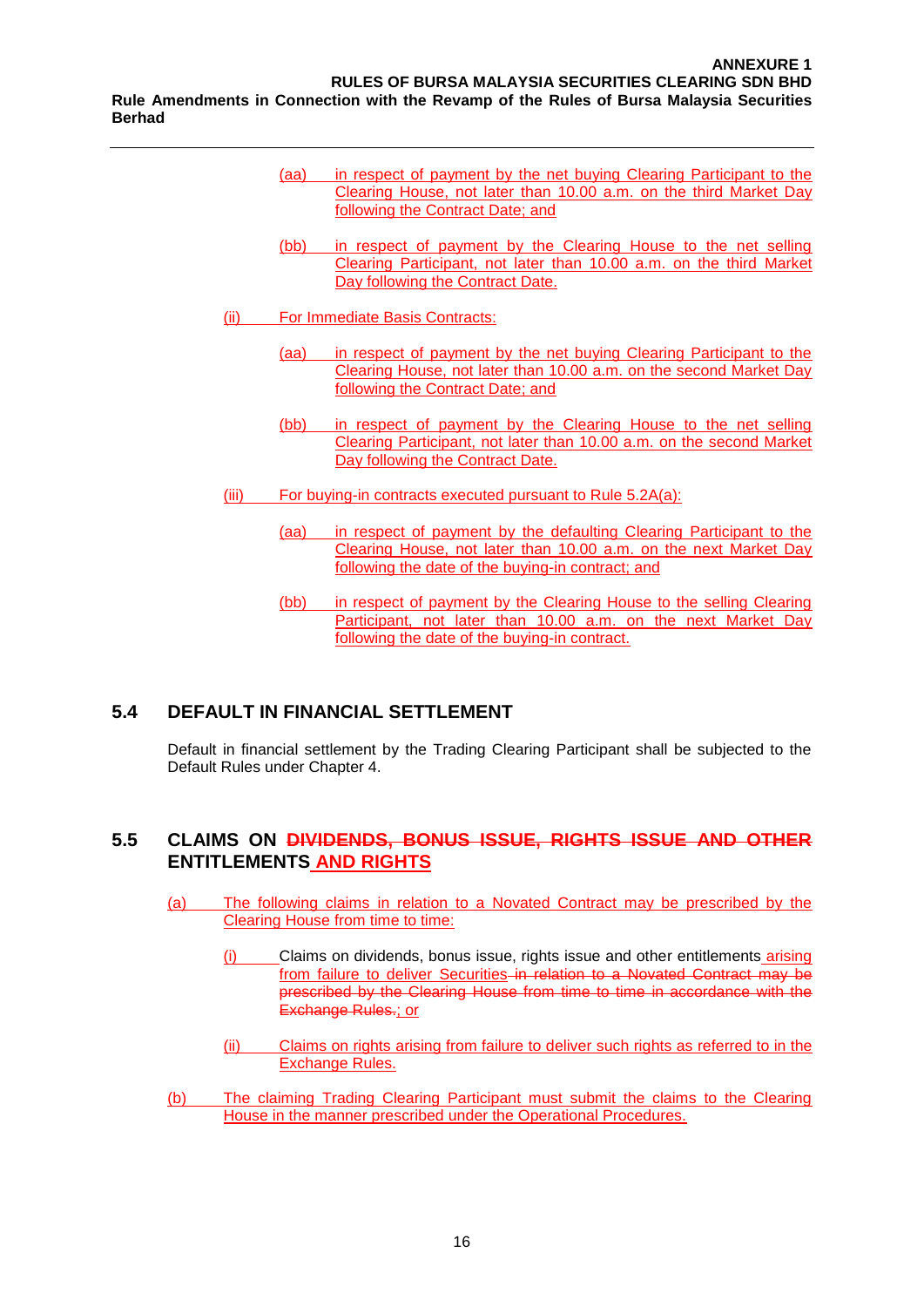**5.6 SECURITIES NOT GOOD FOR DELIVERY**

- (a) Securities not good for delivery occurs when a transfer of ownership could not subsequently be registered by the registrar of the Company whose Securities are quoted on the official list of the Exchange.
- (b) The Clearing House may at its entire discretion prescribe directives on all matters relating to Securities not good for delivery.

#### **5.7 CLEARING AND SETTLEMENT OF CONTRACTS FOR SECURITIES PRESCRIBED UNDER THE CENTRAL DEPOSITORY**

Delivery and settlement of Securities prescribed under the Central Depository and traded through the Exchange shall be effected in accordance to these Rules and the rules of the Central Depository.

### **5.7A RESERVATION OF TITLE**

**Berhad**

- (a) Until such time as the Clearing House is satisfied that it has received payment in full with respect to any Securities delivered by the Clearing House in settlement of a Novated Contract to, or in accordance with the instructions of, the relevant Trading Clearing Participant under the Novated Contract on any due settlement day, unless otherwise specifically agreed in writing by the Clearing House, title and property in such Securities shall not pass on delivery to the Clearing Participant or to any recipient thereof in accordance with the Clearing Participant's instructions.
- (b) For the avoidance of doubt, title and property in any Securities which have been delivered in settlement of the Novated Contract and which have not been paid for by the Trading Clearing Participant due to receive the same, shall only pass when the Trading Clearing Participant or the recipient thereof on the Trading Clearing Participant's instructions, is expressly permitted by the Clearing House to utilise them, but at any time before then, the Clearing House shall be free to use or apply such Securities to limit its liability, resulting from such Trading Clearing Participant's failure to make payment to the Clearing House, in such manner as the Clearing House considers appropriate. In the event that the Trading Clearing Participant purports to transfer such Securities from its securities account at the Central Depository prior to good payment to the Clearing House, no title shall pass to the recipient of such Securities following the transfer

#### **5.8 DIRECT BUSINESS CONTRACTS**

- (a) All Direct Business Contracts shall be governed by Rule 5.8(a).
	- (i) The clearing and settlement of Direct Business Contracts shall be effected through the Clearing House in accordance with these Rules and the Operational Procedures and will require input by the Trading Clearing Participant in respect of such contracts into the Direct Business Comparison System.
	- (ii) The input by the Trading Clearing Participant will be subject to matching in accordance with the procedural requirements of the Direct Business Comparison System and when matched, the relevant Direct Business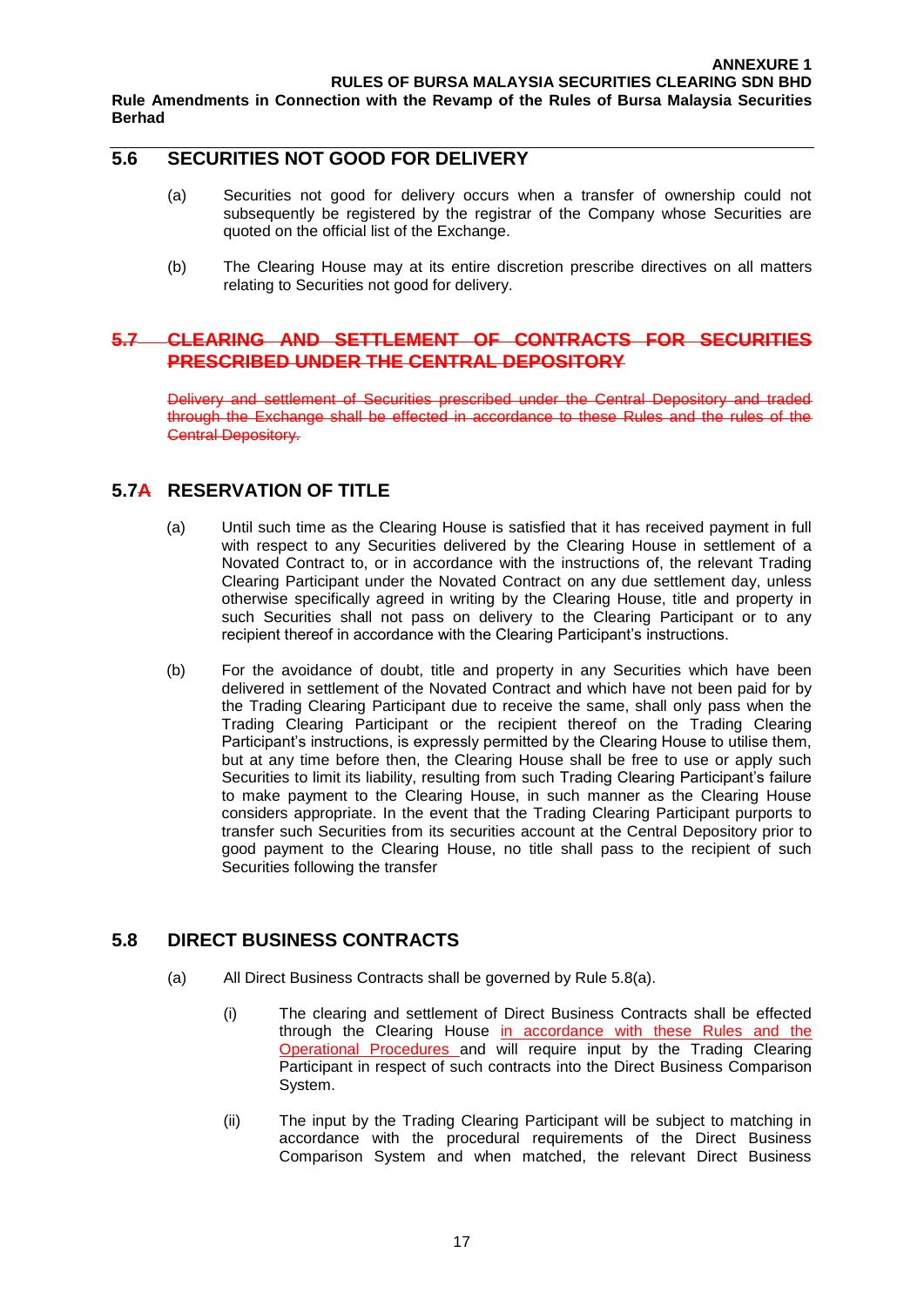Contracts will, unless rejected by the Clearing House, be accepted for clearing and settlement.

- (iii) Upon acceptance for clearing and settlement, the Clearing House shall direct the Central Depository to deposit the Securities into the Clearing House Direct Business Account pursuant to Rule 5.8(b) or Section A of Chapter 5.
- (iv) In consideration of the role and obligation of the Clearing House under these Rules, the provision of Rule 1.4 (b) in respect of clearing fees shall be applicable.
- (v) For purposes of Rule 5.8(a), the following expressions shall have the meaning set out opposite to them respectively:

| "Direct Business<br>Comparison System" | a comparison system to facilitate Clearing<br>Participants to clear and settle Securities in<br>respect of Direct Business Contracts. |
|----------------------------------------|---------------------------------------------------------------------------------------------------------------------------------------|
| "Clearing House Direct                 | an account to facilitate the placement of                                                                                             |
| <b>Business Account"</b>               | Securities pending payment.                                                                                                           |

- (b) Except in relation to Direct Business Contracts cleared and settled through ISS under Section A of Chapter 5, clearing and settlement of all Direct Business Contracts shall be additionally governed by Rule 5.8(b) as follows:-
	- (i) Upon receipt of the Securities ("Delivered Securities") and payment for the said Securities, the Clearing House shall instruct the Central Depository to then credit the said Securities into the securities account of the buying Trading Clearing Participant's securities account or the buying Trading Clearing Participant's client and pay the proceeds for the Delivered Securities to the selling Trading Clearing Participant.
	- (ii) In the event the selling Trading Clearing Participant makes partial delivery of the Securities under a Direct Business Contract to the Clearing House and provided that the buying Trading Clearing Participant makes payment on a pro-rated basis for the Delivered Securities in the manner prescribed under the Operational Procedures, the Clearing House shall instruct the Central Depository to credit the Delivered Securities into the securities account of the buying Trading Clearing Participant or the buying Trading Clearing Participant's client securities account and pay the proceeds received from the buying Trading Clearing Participant to the selling Trading Clearing Participant.
	- (iii) Without prejudice to the rights and liabilities as between the Clearing Participants concerned and also the right of the Exchange to take action under the Exchange Rules, the Direct Business Contract or the portion of the Direct Business Contract that remains unsettled shall not be subject to automatic buy-in but shall be withdrawn from clearing and settlement by the Clearing House in accordance with the Rules and Operational Procedures.
	- (iv) In the event of a failure by the buying Trading Clearing Participant to settle the full amount for the Delivered Securities —
		- (aa) the Clearing House shall return all the Delivered Securities in the manner prescribed under the Operational Procedures to the selling Trading Clearing Participant's securities account; and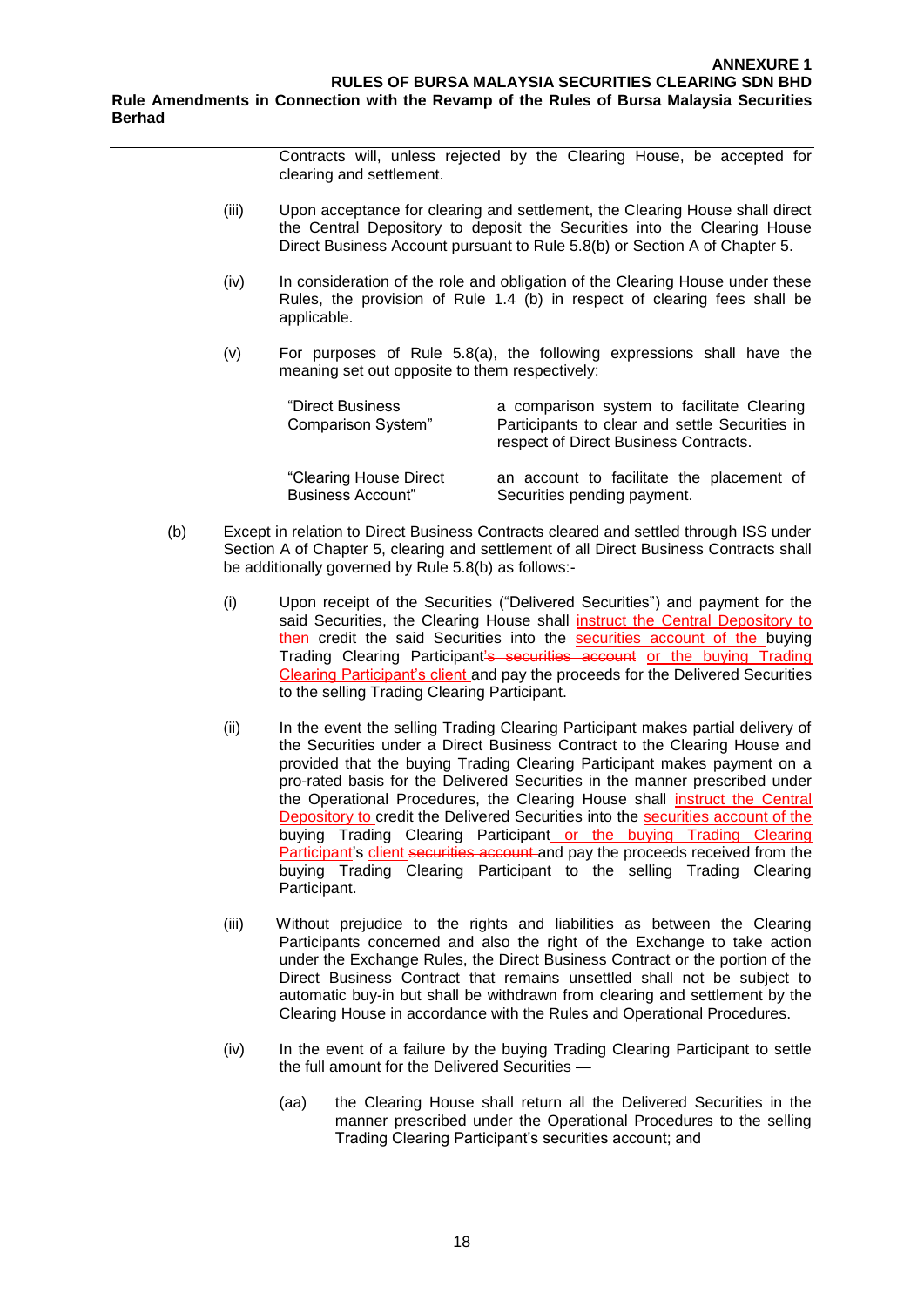- (bb) the Direct Business Contract shall be withdrawn from clearing and settlement by the Clearing House in accordance with the Rules and Operational Procedures.
- (v) The Clearing House shall not be responsible for any failure by the Trading Clearing Participant to settle any part of Direct Business Contracts to which the Trading Clearing Participant is a party.
- (vi) The Clearing House may in consultation with the Commission apply any other mode or requirements, not specifically mentioned herein, in respect of the clearing and settlement of Direct Business Contracts, as the Clearing House deems appropriate in the respective circumstances.
- (c) [Deleted]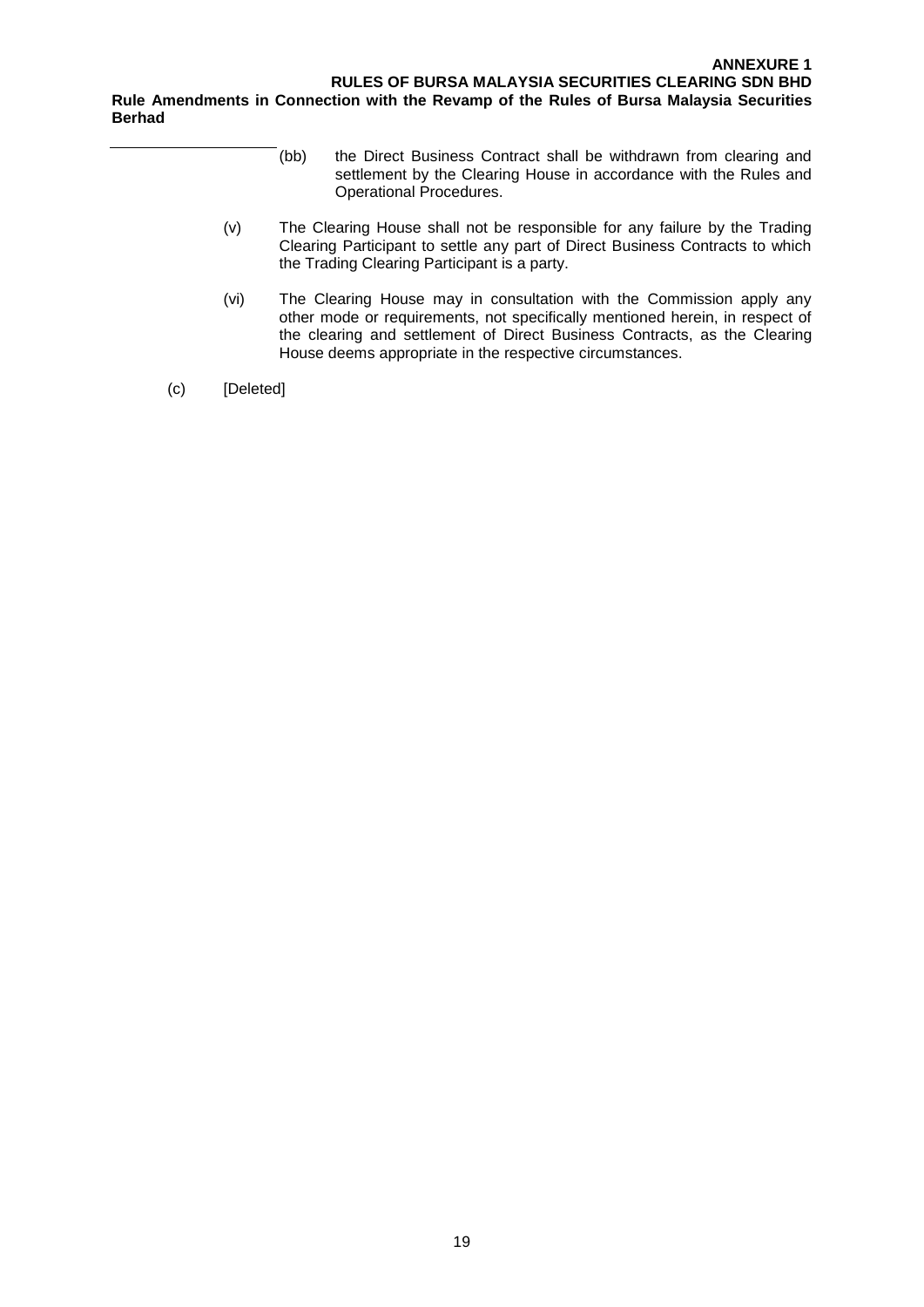#### **SCHEDULE 5-1**

#### **TICK SIZE IN RELATION TO BUYING-IN [Definition of "Tick" and Rule 5.2A(d)]**

#### **(i) Tick Sizes for Securities Quoted in RM**

| <b>Price of Securities</b> | <b>Tick Size</b> |
|----------------------------|------------------|
| (RM)                       | (Sen)            |
| Less than 1.00             | 0.5              |
| Between 1.00 to 2.99       | 1                |
| Between 3.00 to 4.99       | $\overline{2}$   |
| Between 5.00 to 9.99       | $\overline{5}$   |
| Between 10.00 to 24.99     | 10               |
| Between 25.00 to 99.99     | <u> 25</u>       |
| 100.00 and above           | 50               |

#### **(ii) Tick Sizes for Securities Quoted in USD, EUR, AUD and SGD**

| <b>Price of Securities</b> | <b>Tick Size</b>        |
|----------------------------|-------------------------|
| <u>(Dollar)</u>            | (Cent)                  |
| Less than 1.00             | 0.5                     |
| Between 1.00 to 2.99       | 1                       |
| Between 3.00 to 4.99       | $\overline{\mathsf{2}}$ |
| Between 5.00 to 9.99       | $\overline{5}$          |
| Between 10.00 to 24.99     | 10                      |
| Between 25,00 to 99.99     | 25                      |
| 100.00 and above           | 50                      |
|                            |                         |

#### **(iii) Tick Sizes for Securities Quoted in GBP**

| <b>Price of Securities</b> | <b>Tick Size</b> |
|----------------------------|------------------|
| (Pound)                    | (Pence)          |
| Less than 1.00             | 0.5              |
| Between 1.00 to 2.99       | <u> 1</u>        |
| Between 3.00 to 4.99       | $\overline{2}$   |
| Between 5.00 to 9.99       | $\overline{5}$   |
| Between 10.00 to 24.99     | 10               |
| Between 25,00 to 99.99     | 25               |
| 100.00 and above           | 50               |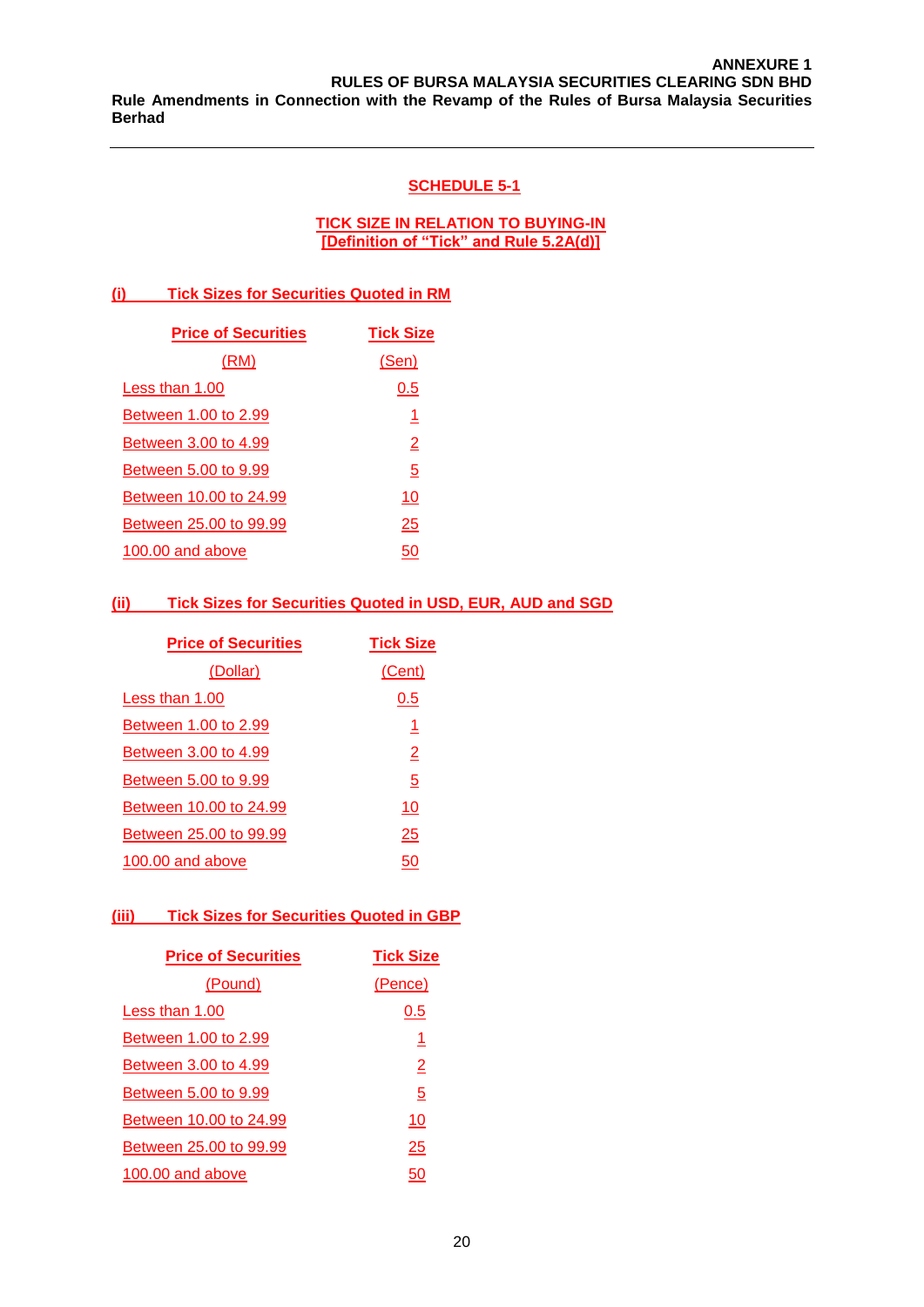# **SECTION A**

## **INSTITUTIONAL SETTLEMENT SERVICE/ISS**

*[Note: Only Rule A5.6 reproduced as amendments relate only to this rule.]*

#### **A5.6 ISS TRANSACTION SETTLEMENT PROCESS**

- (a) The Clearing House shall provide settlement services to Clearing Participants in relation to ISS Transactions accepted by the Clearing House for settlement through the ISS.
- (b) Settlement of ISS Transactions under the ISS by the Clearing House, shall be effected on per transaction basis, between the Clearing Participants inputting the ISS Instruction, ISS Confirmation or ISS Affirmation as the case may be.
- (c) The right to receive and the obligation to deliver Securities arising out of any ISS Transaction accepted for settlement through the ISS shall be settled by **Bbook-entry** credit and debit made to the designated securities accounts of the relevant Clearing Participants by the Central Depository in accordance to instructions submitted by the Clearing House to the Central Depository.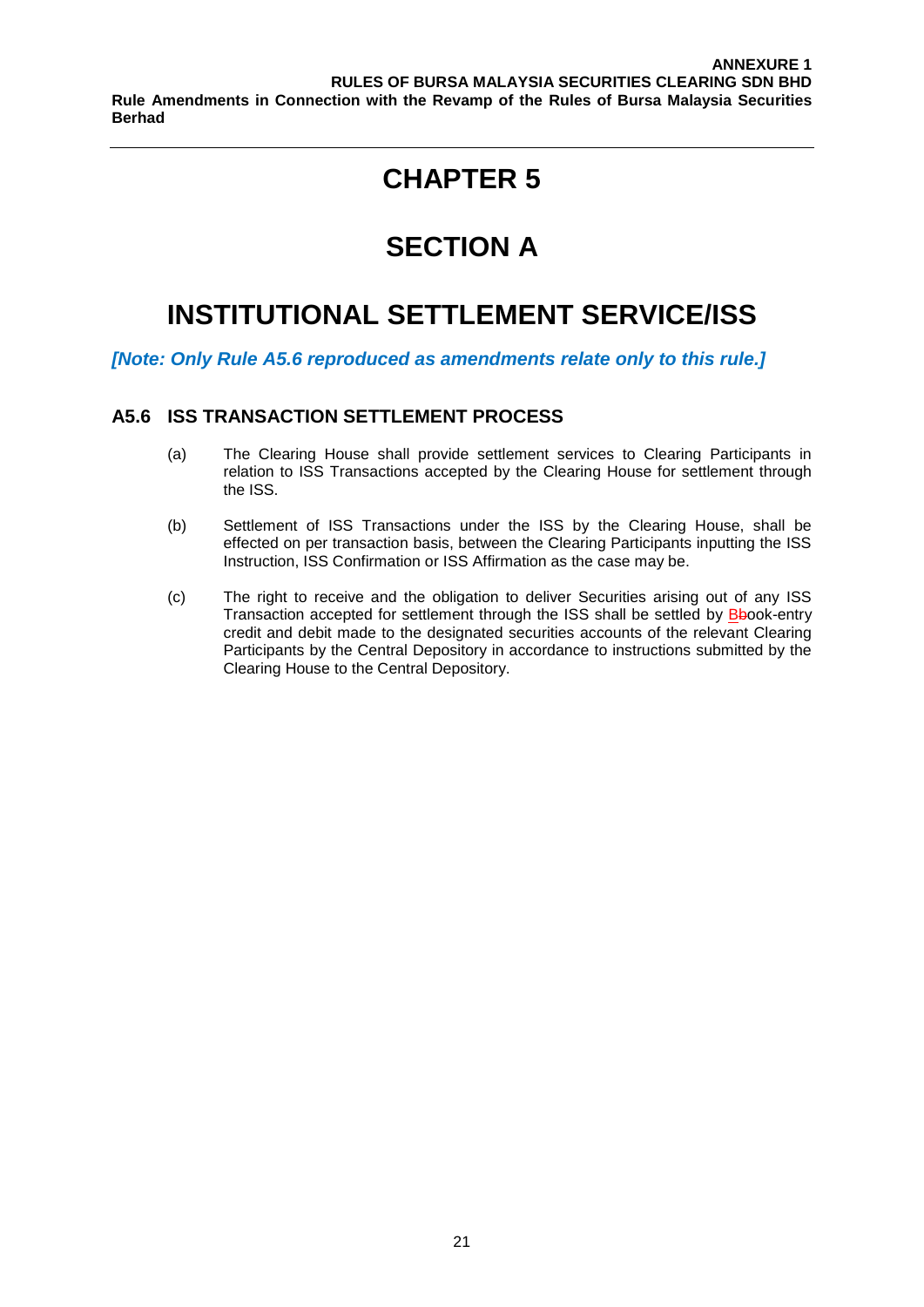# **BURSA SBL TRANSACTIONS**

#### *[Note: Only Rule 7.3 reproduced as amendments relate only to this rule.]*

### **7.3 APPLICATION TO BE A BORROWER**

Any person who wishes to be a Borrower must:–

- (a) be a Trading Clearing Participant or such other category of persons who is prescribed by the Clearing House to be eligible to become a Borrower;
- (b) submit a complete and duly executed application and undertaking in the prescribed form to the Clearing House;
- (c) comply with all requirements prescribed by the Clearing House for a Borrower as contained in these Rules, the SBL Conditions or as prescribed by the Clearing House from time to time in relation to the Bursa SBL; and
- (d) comply with Rules  $608.4(1)7.20(a)$  and (b) to  $(e)$  of the Exchange Rules as may be amended, varied, modified, supplemented or substituted from time to time as if it were the Participating Organisation referred to in such Rules.